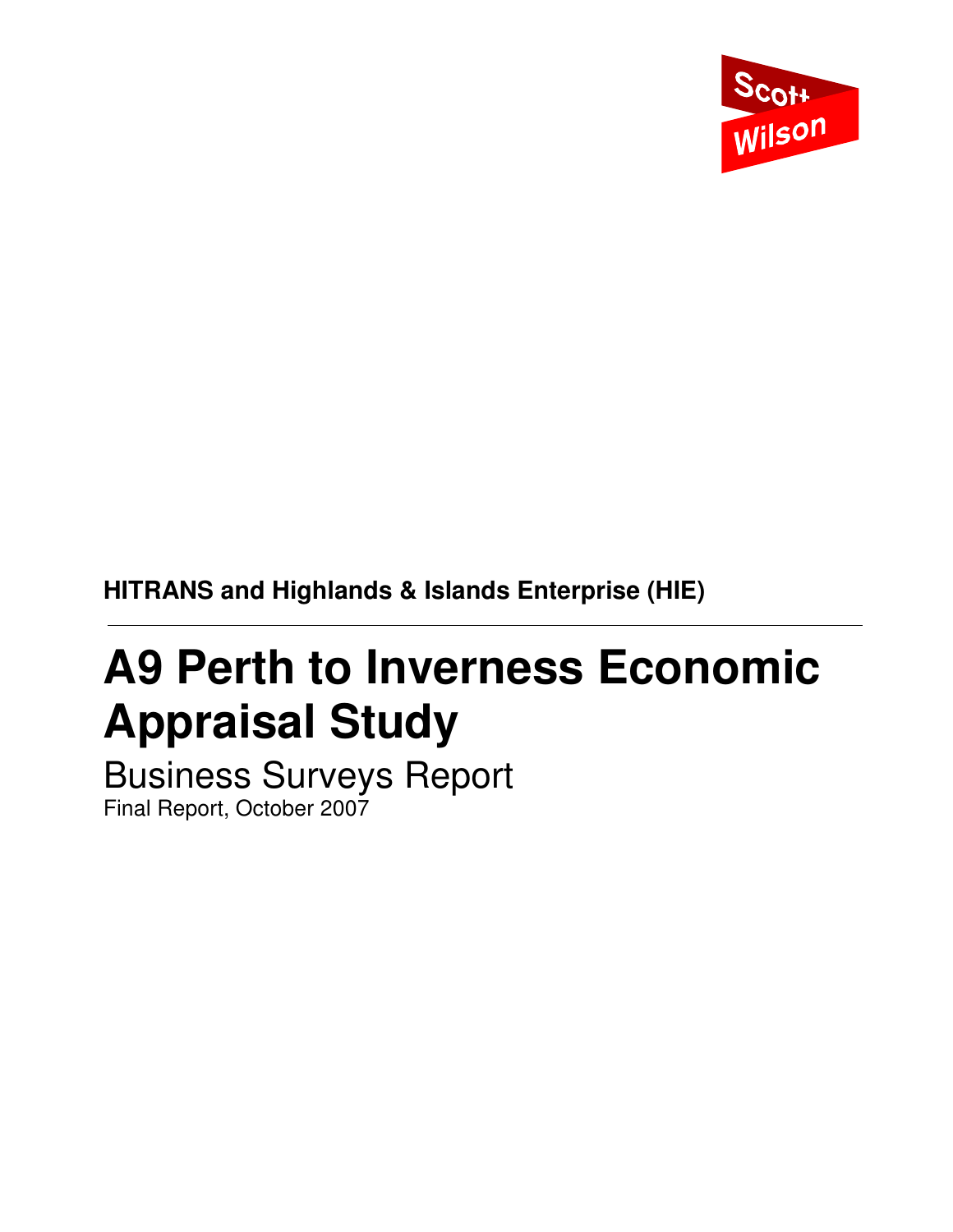**Business Surveys Report (Final)** 

## **HITRANS AND HIGHLANDS & ISLANDS ENTERPRISE (HIE)**

### **A9 PERTH TO INVERNESS – ECONOMIC APPRAISAL STUDY**

#### **BUSINESS SURVEYS REPORT**

#### **Chapter Page**

#### **APPENDICES**

| A | <b>Stakeholder Questionnaire (Telephone)</b> |
|---|----------------------------------------------|
|---|----------------------------------------------|

**B In-depth Business Survey Summary Details** 

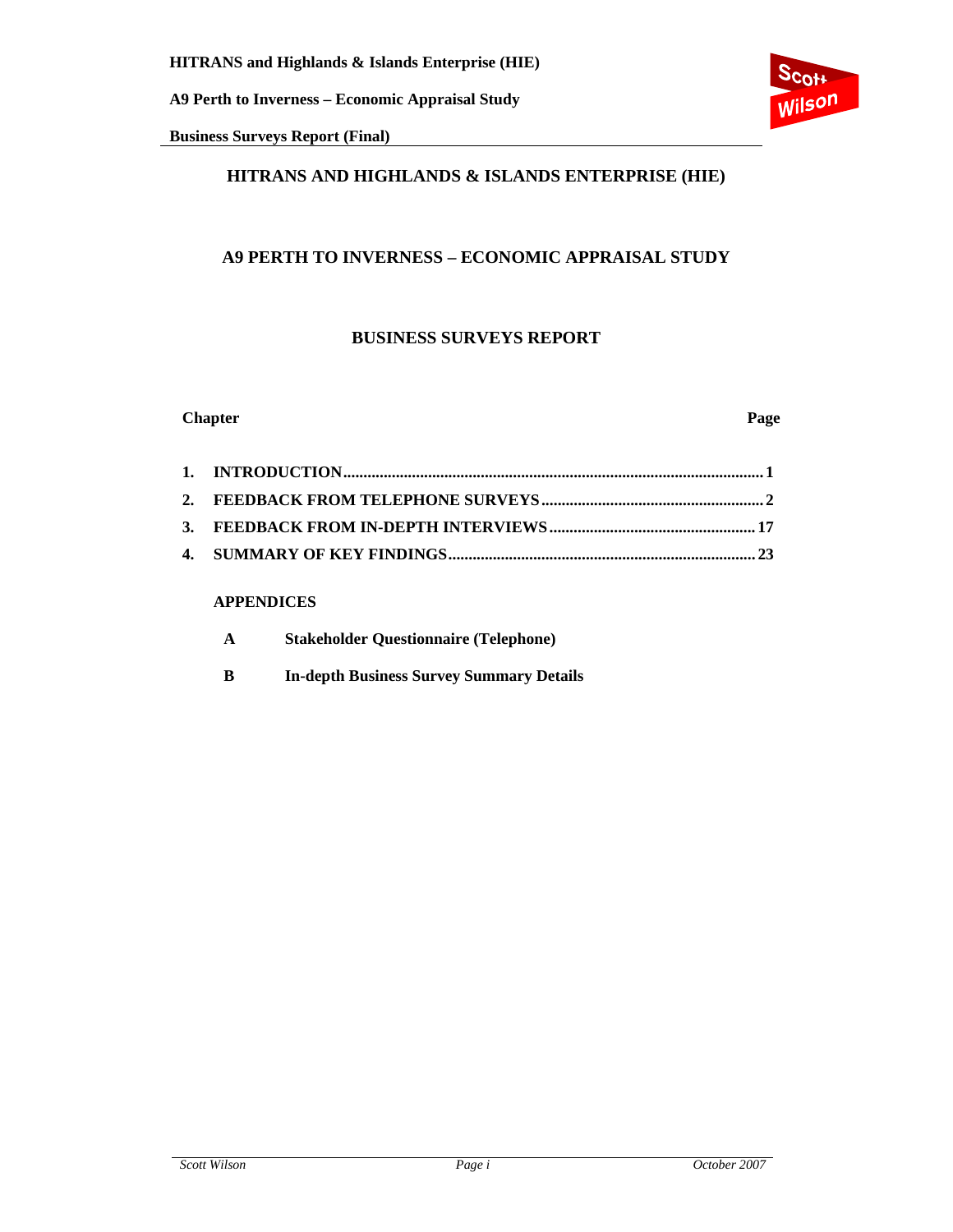**Business Surveys Report (Final)** 



### **HITRANS AND HIGHLANDS & ISLANDS ENTERPRISE (HIE)**

### **A9 PERTH TO INVERNESS – ECONOMIC APPRAISAL STUDY**

#### **Document References**

| Project Title:   | A9 Economic Appraisal: Business Surveys Report |
|------------------|------------------------------------------------|
| <b>JEN Code:</b> | S <sub>100867</sub>                            |
| Document Type:   | <b>Technical Report</b>                        |
| Document Status: | Final Report                                   |
|                  |                                                |
|                  |                                                |

Authors: Jonathan Campbell, Derek Halden

Reviewer: Marwan AL-Azzawi

Date of Production: 19 October 2007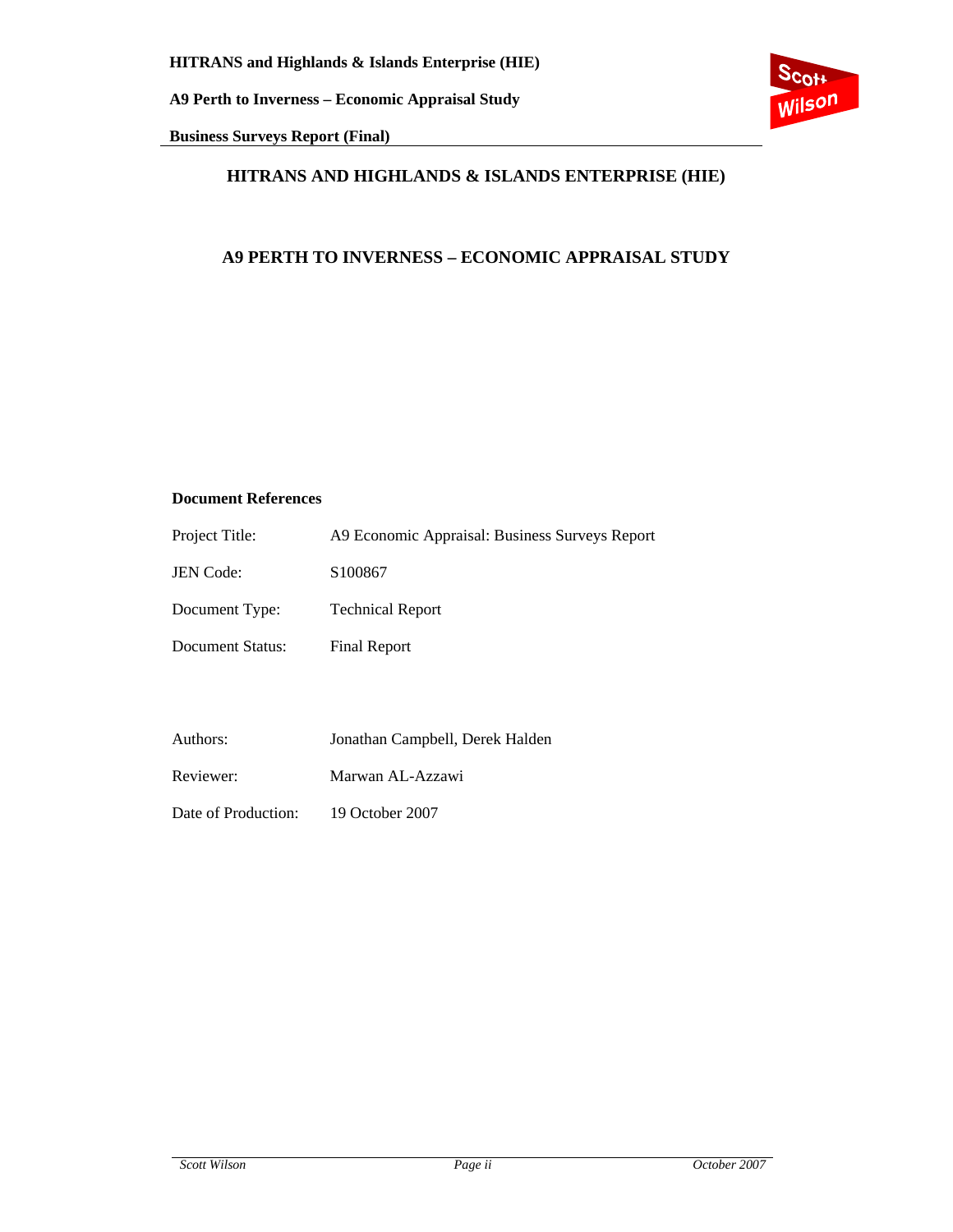

#### **Business Surveys Report (Final)**

#### **1. INTRODUCTION**

- 1.1 HITRANS and Highlands & Islands Enterprise (HIE) commissioned Scott Wilson, in conjunction with DHC and Napier University, to carry out an economic appraisal of the A9 from Perth to Inverness.
- 1.2 This report sets out the results of the business surveys in support of the economic appraisal. The purpose of the surveys was to collect information on the extent to which the A9 currently presents a constraint to business performance, to what extent improvements to the A9 impact on businesses and organisations, and to test for impacts of improvements on generated and safeguarded employment and on Gross Value Added (GVA).
- 1.3 In order to achieve the information required, data was sought and collected on the following issues from a range of businesses and organisations:
	- headline financial information:
	- composition and travel pattern of employees;
	- prospects for the business sector;
	- strengths and weaknesses of the present business location;
	- the importance and level of business-related travel;
	- the importance of logistics to the business; and
	- the importance of the A9 to the business, and the likely impact on businesses as a result of improvements to the trunk road.
- 1.4 To achieve a robust result in terms of business survey information sought, businesses were selected by a random sample survey, stratified by key sectors and by distribution across the study area. This was to ensure representation of businesses and organisations in the study likely to be affected by the A9 trunk road.
- 1.5 Although some 1,500 to1,600 businesses were contacted for the telephone interview, 199 participated, representing a sample of approximately 12% to 13% of the total. This relatively low sample is a reflection of possible survey fatigue due to other recent studies. A separate in-depth interview programme conducted by DHC contacted 60 organisations and obtained 27 completed interviews, a 45% contact rate, making a total sample of 226 completed interviews.
- 1.6 The remainder of this report covers the results of the two types of survey; with results of the telephone survey detailed in chapter 2, and the results of the in-depth business interviews completed on a face-to-face basis, described in the following chapter 3. Chapter 4 provides a summary of the key findings.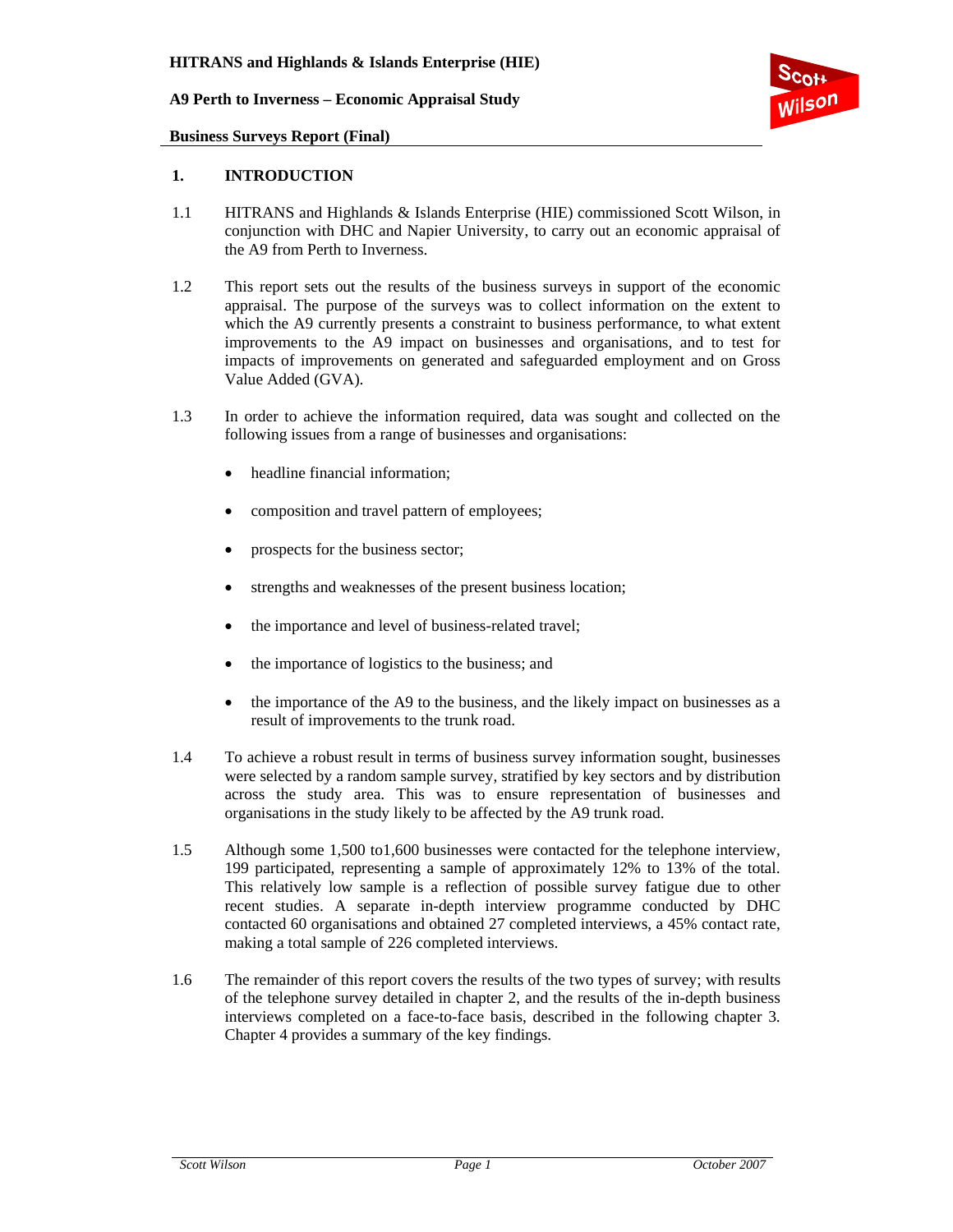

**Business Surveys Report (Final)** 

#### **2. FEEDBACK FROM TELEPHONE SURVEYS**

#### **2.1 Introduction**

- 2.1.1 The telephone surveys were conducted using a computer automated telephone interview (CATI) process. This is similar to systems used in large call centres and requires relatively large databases of businesses to ensure optimum results. The main database used was the HIE web-based business directory of the Highlands and Islands with over 9,000 business entries, from which contact details were obtained. This was supplemented by other databases when required, notably those of the regional chambers of commerce and local enterprise companies.
- 2.1.2 The businesses were selected on a stratified random sample basis from which 199 businesses were interviewed in two waves. The first wave comprised of 100 business interviews, and the second comprised of 99 interviews. Both waves were necessary to ensure that businesses and associated organisations (e.g. chambers of commerce, etc.) were represented geographically from across the study area, and to ensure that all the main sectors in the economy were covered.
- 2.1.3 The questionnaire was developed in consultation with HITRANS and HIE and agreed at the outset. Appendix A includes a copy of the final questionnaire used. The telephone interviews took approximately 20 to 25 minutes each, and took the following structure:
	- business function and characteristics;
	- location, sectoral trend, and business development;
	- staff travel and freight transport including management and procurement;
	- spatial and economic factors affecting supplies and sub-contractors;
	- the distribution of sales and the factors affecting market growth; and
	- perceptions of the A9 and of transport generally.

#### **2.2 Business Location and Turnover**

2.2.1 Businesses were interviewed across the study area and a small proportion further afield, including the central belt of Scotland and other parts of Scotland. Figure 2.1 shows the distribution of businesses surveyed by location. The majority of businesses surveyed were located in the Inverness area and surrounding region. Together with Moray, these two important areas contributed approximately 50% of businesses surveyed.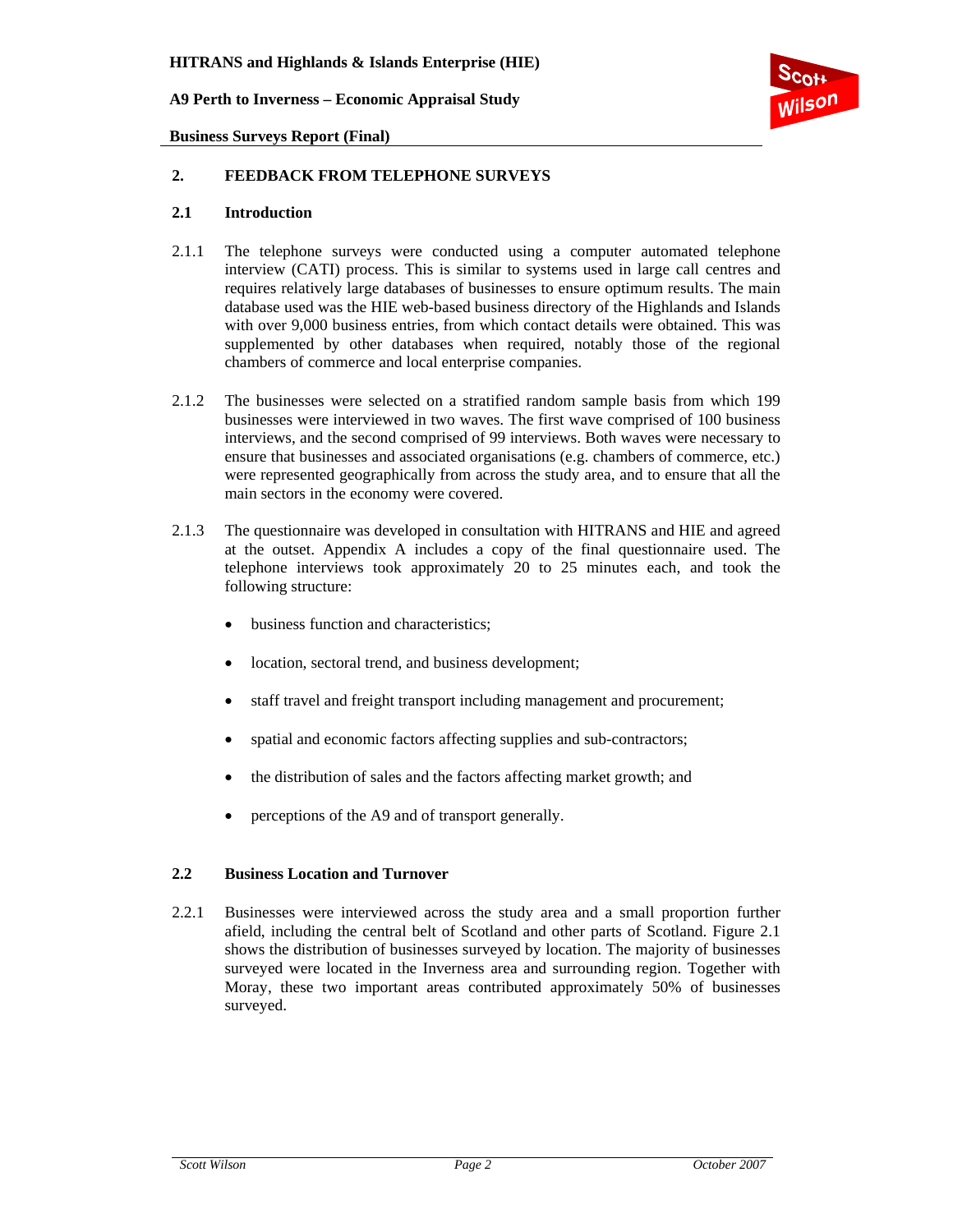

#### **Business Surveys Report (Final)**

21%



16%

*Figure 2.1: Location of Businesses Surveyed* 

2.2.2 It was the intention to interview a larger proportion of the business sample in the central belt in order to ascertain the perceived and actual constraints businesses faced in moving to the Highland region. Unfortunately, owing to a very high level of survey fatigue, the actual proportion of businesses surveyed in the central belt remained very small, less than 4%. Success was also rather limited in the island regions of the study area, namely Lewis, Harris and Orkney. However, the detailed in-depth interviews carried out by DHC helped to supplement information in these areas.

□ Central Belt

□ Other Scotland

2.2.3 In order to assist with analysing the data, the categorisation of the interviewed businesses was based on the Government's Standard Industrial Classification (SIC). Figure 2.2 shows the distribution of all 199 responses by SIC.



*Figure 2.2: Main Categories of Businesses Surveyed (based on SIC)* 

2.2.4 Naturally the location of businesses surveyed will have an impact on the types of business interviewed. With the first wave of interviews, over 50% of businesses interviewed were in the hotels, restaurants and distribution category. Although the second wave of business interviews has assisted in rebalancing this proportion, this sector still accounts for the largest proportion of businesses, nearly 25%. This is partly a result of the relatively high rates of active survey participation of this sector,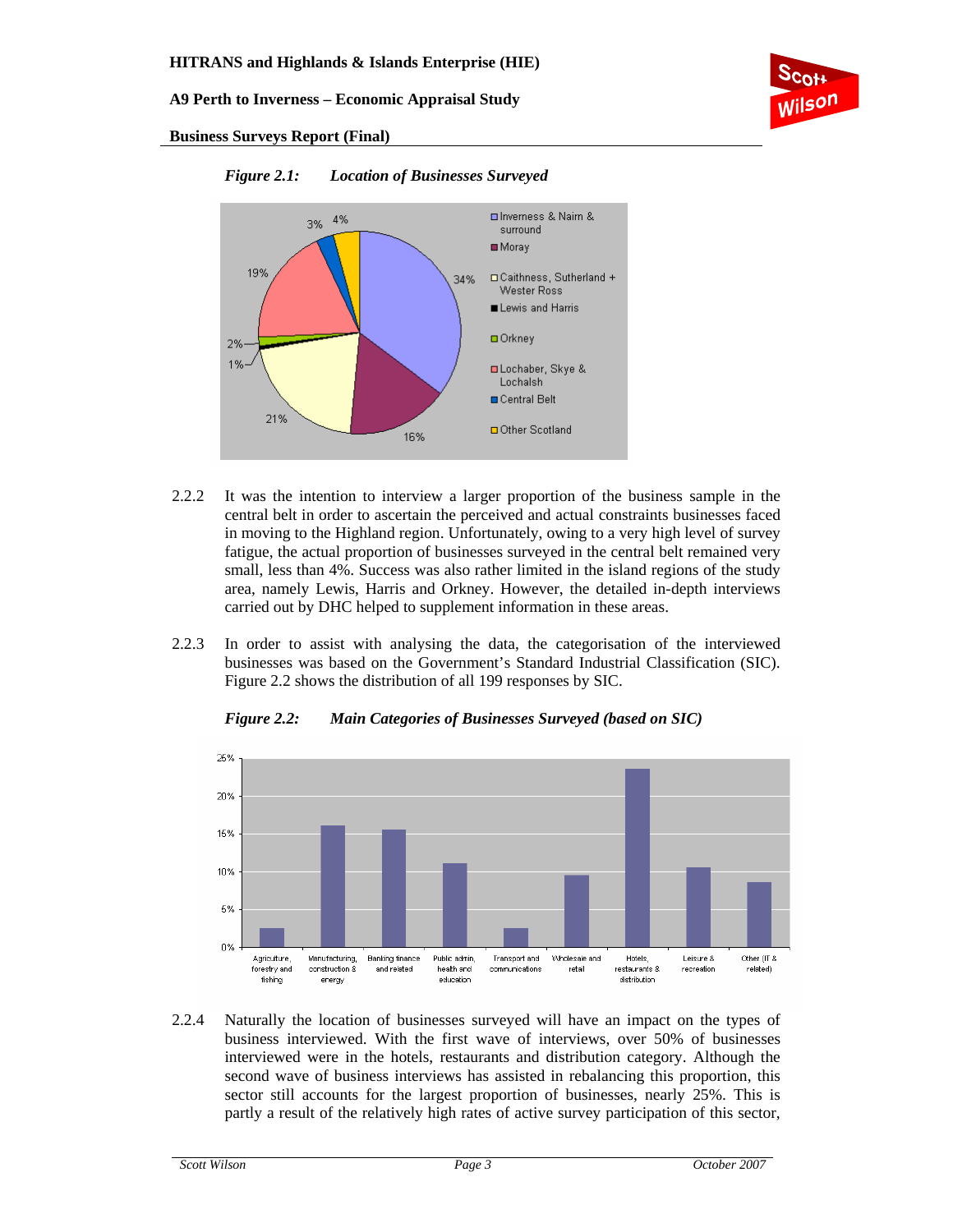#### **Business Surveys Report (Final)**

but also partly reflects the significant contribution this sector makes to the subregional economy.

2.2.5 Figure 2.3 shows the relative size of businesses interviewed in turnover terms. Half of businesses interviewed had an annual turnover of less than £250,000 at the site of interview. But a significant proportion of businesses, 21%, of those that knew the financial data and agreed to provide it, indicated a turnover in excess of £250,000. One in ten companies said their turnover was greater than £1 million per year.



*Figure 2.3: Annual Business Turnover* 

- 2.2.6 Figure 2.3 also shows total business turnover. None of the changes shown is unexpected:
	- the proportion of the smallest companies surveyed falls;
	- refusals and those who do not know the financial performance of the company increase; and
	- annual turnover increases throughout the company (as more business sites are included).
- 2.2.7 The annual turnover results suggest that the businesses interviewed were rather larger than would be expected if the sample had been dominated by micro-businesses such as bed and breakfast enterprises, and reflects a relatively broad sample survey.
- 2.2.8 Over 15% of businesses surveyed were in the manufacturing, construction and energy sectors, another 15% in the banking, finance and related services, and about 12% each in the public sector, leisure and recreation. Although the surveys covered a wide range of sectors, coverage with significant depth was obtained in those sectors that employ the majority of people in the study area.
- 2.2.9 The location of the business headquarters (HQ) gives an indication of where the business's 'centre of gravity' lies. This is shown graphically in Figure 2.4. Of the businesses interviewed: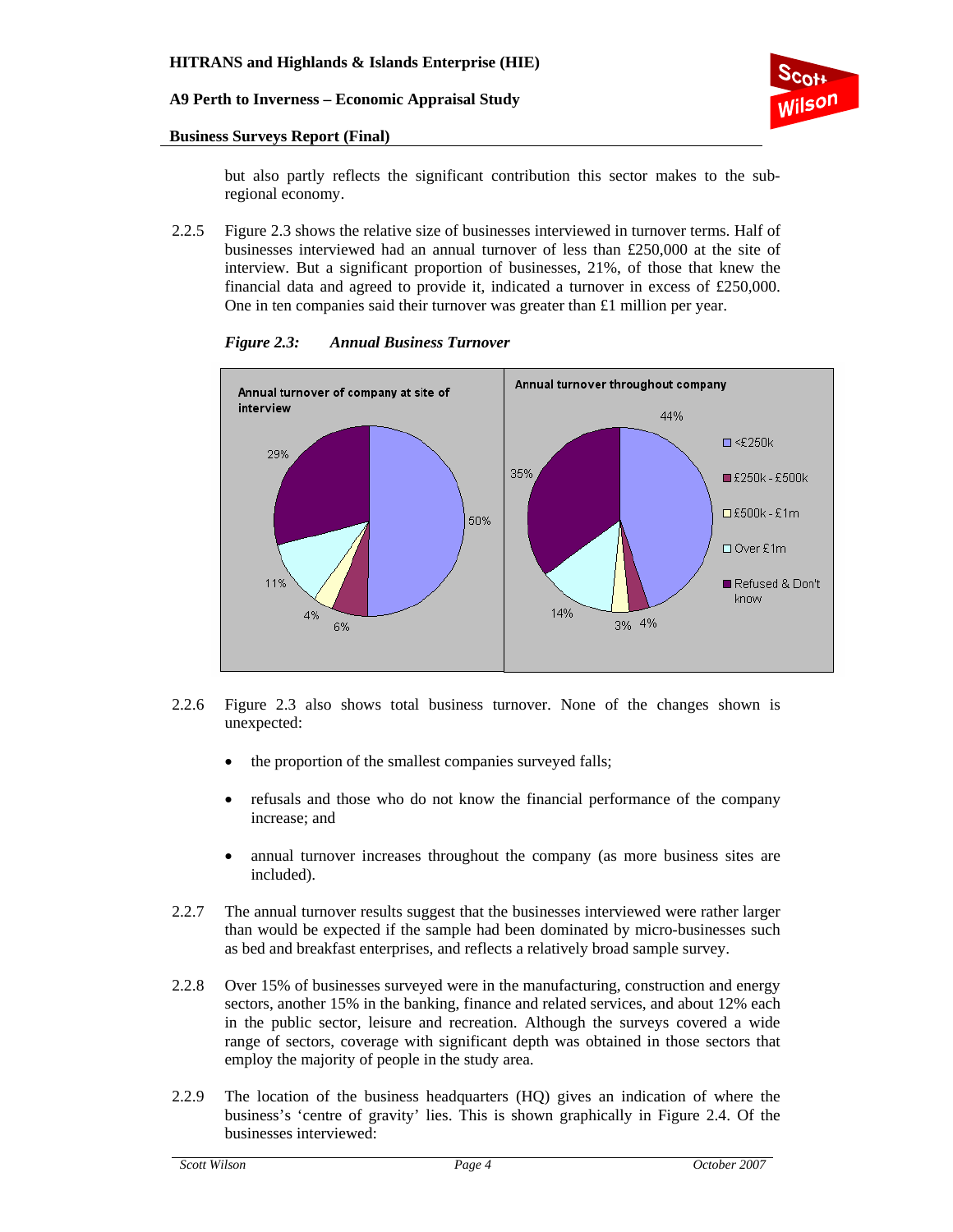

#### **Business Surveys Report (Final)**

- fewer than 15% had their headquarters in the study area;
- over 20% of businesses surveyed said that their HQ was in the central bof Scotland;
- over 30% had their HQ in the rest of Scotland, and
- over a third of businesses had their HQ either in the rest of the UK or overseas.

*Figure 2.4: Businesses HQ Locations* 



- 2.2.10 Where the business HQ is located may be important. Decisions affecting businesses with their headquarters that are located outwith the study area are made elsewhere. This can mean, in some cases, that business ties to the region may be weaker than would otherwise be the case, and issues linked to business location in the Highlands and Islands (H&I) may be more tenuous.
- 2.2.11 Figure 2.5 shows the relative importance of the major issues that determine the business location. The results are based on responses that were either *important* or *very important* to the business.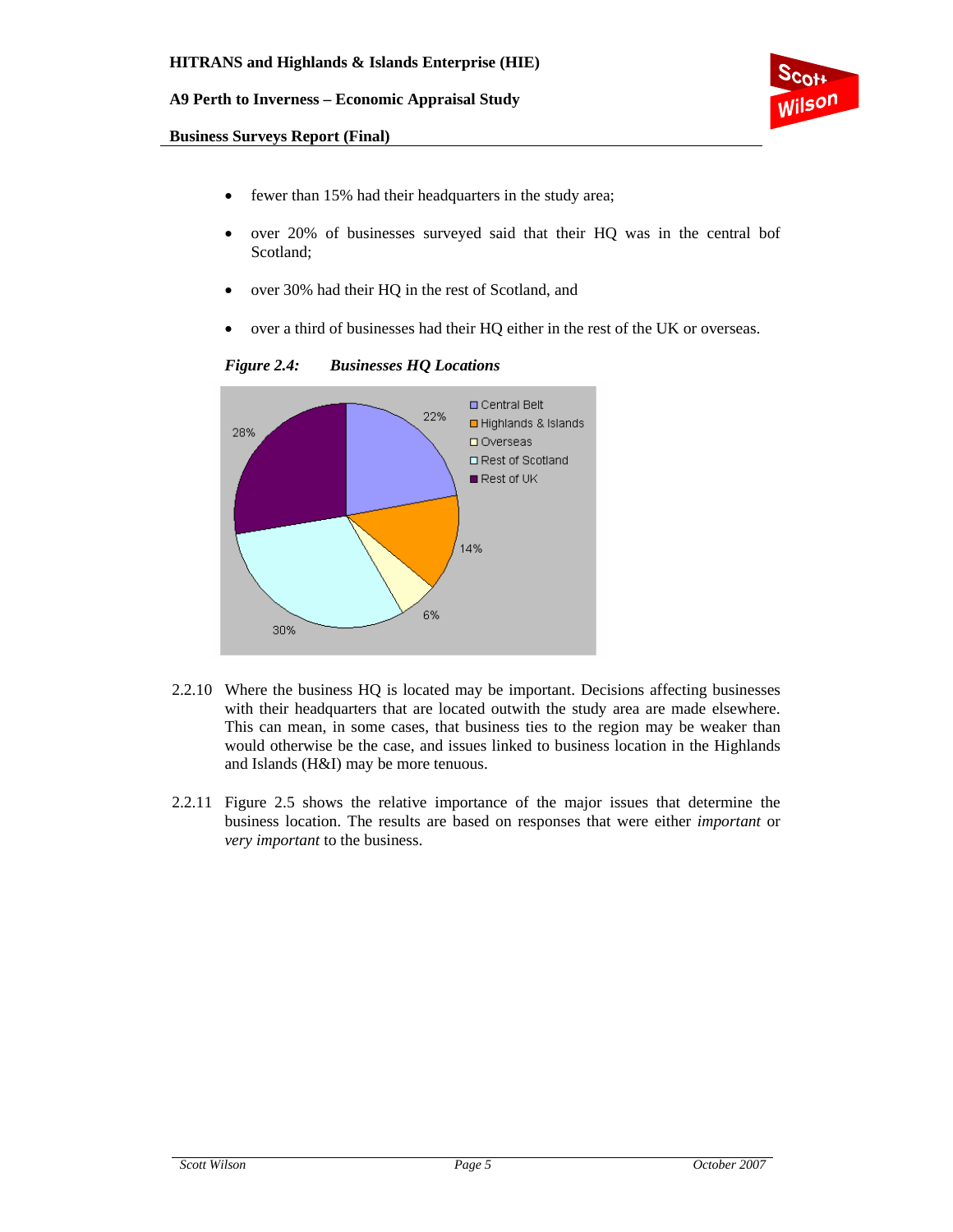

**Business Surveys Report (Final)** 



*Figure 2.5: Relative Importance of Issues Determining Business Location* 

2.2.12 Figure 2.5 clearly demonstrates that:

- the majority, over 70%, of businesses cited that access to the road network was of importance;
- this was followed by proximity to customers and markets with 60% of businesses responding that this is important; and
- proximity or location of the business HQ was cited by less than 20% of businesses as important to the location of the business, the lowest level of the reasons cited.
- 2.2.13 Although we did not ask specific questions as to what determined HQ location, from the surveys it was clear that for the majority of businesses, HQ location was primarily a function of historical circumstances. For instance, it was often the founder's place of residence, or the location was an historical administrative centre, or it was close to a primary resource, such as spring water. It may therefore be reasonably argued that the A9 trunk route has had little influence on the attraction or retention of company headquarters.
- 2.2.14 The flip side to those factors of importance of location is what businesses consider are the current strengths and weaknesses of their current locality.
- 2.2.15 The responses illustrated in Figure 2.6 are based on businesses considering whether the issue in question is either a *big weakness* or a *weakness* of the present location of the business. The main responses suggest that the main weaknesses are:
	- recruitment issues in general, both of skilled staff and general workforce, with approximately 30% of business responses;
	- access to airports and the trunk road network, which are the next most often cited weakness, with between 20% and 25% of business responses; and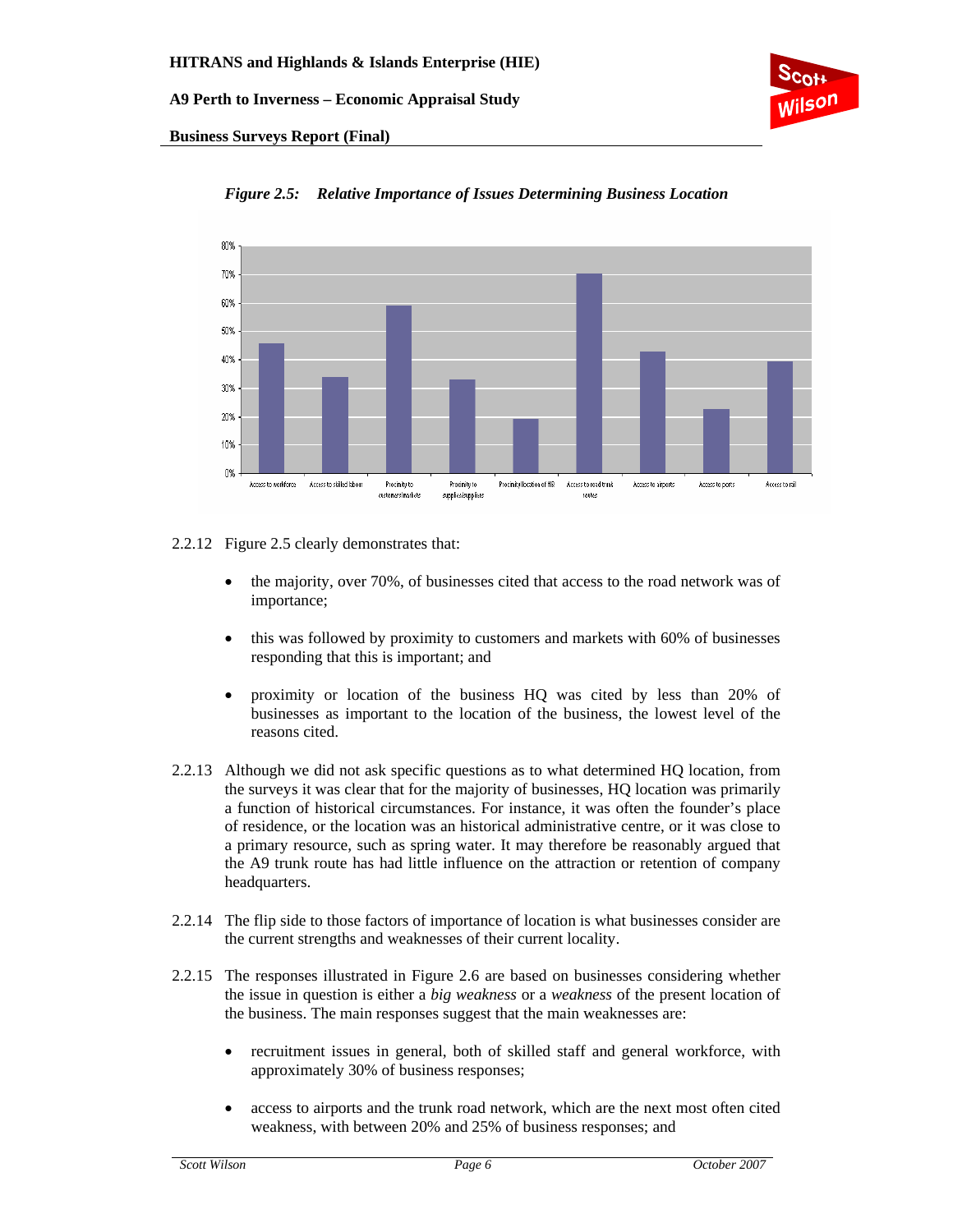

#### **Business Surveys Report (Final)**

• the location of the business headquarters was regarded as a weakness by the *fewest* businesses interviewed.



*Figure 2.6: Perceived Weaknesses of Current Business Location* 

- 2.2.16 Interestingly, a significant proportion of businesses considered that access to the local trunk road network was an important consideration for their location. At the same time more than one in five businesses interviewed commented that access to the trunk road network remained a weakness of their current location. This is likely to impact on their ability to recruit staff, also cited as a weakness by a significant proportion of businesses.
- 2.2.17 Figure 2.7 overleaf illustrates where the majority of clients were based. This Figure shows that:
	- a greater proportion of clients were located within 20 miles of the business than elsewhere, with nearly 29% of businesses indicating that more than 50% of their clients were within this distance;
	- only about 11% of businesses reported that more than half of their clients were located within 50 miles of the business;
	- just under 8% of businesses reported that the majority of clients were located in other parts of the Highlands;
	- over 75% of businesses reported that less than 25% of their clients were located in the central belt; and
	- 85% of businesses reported that less than 25% of their clients were located in other parts of Scotland.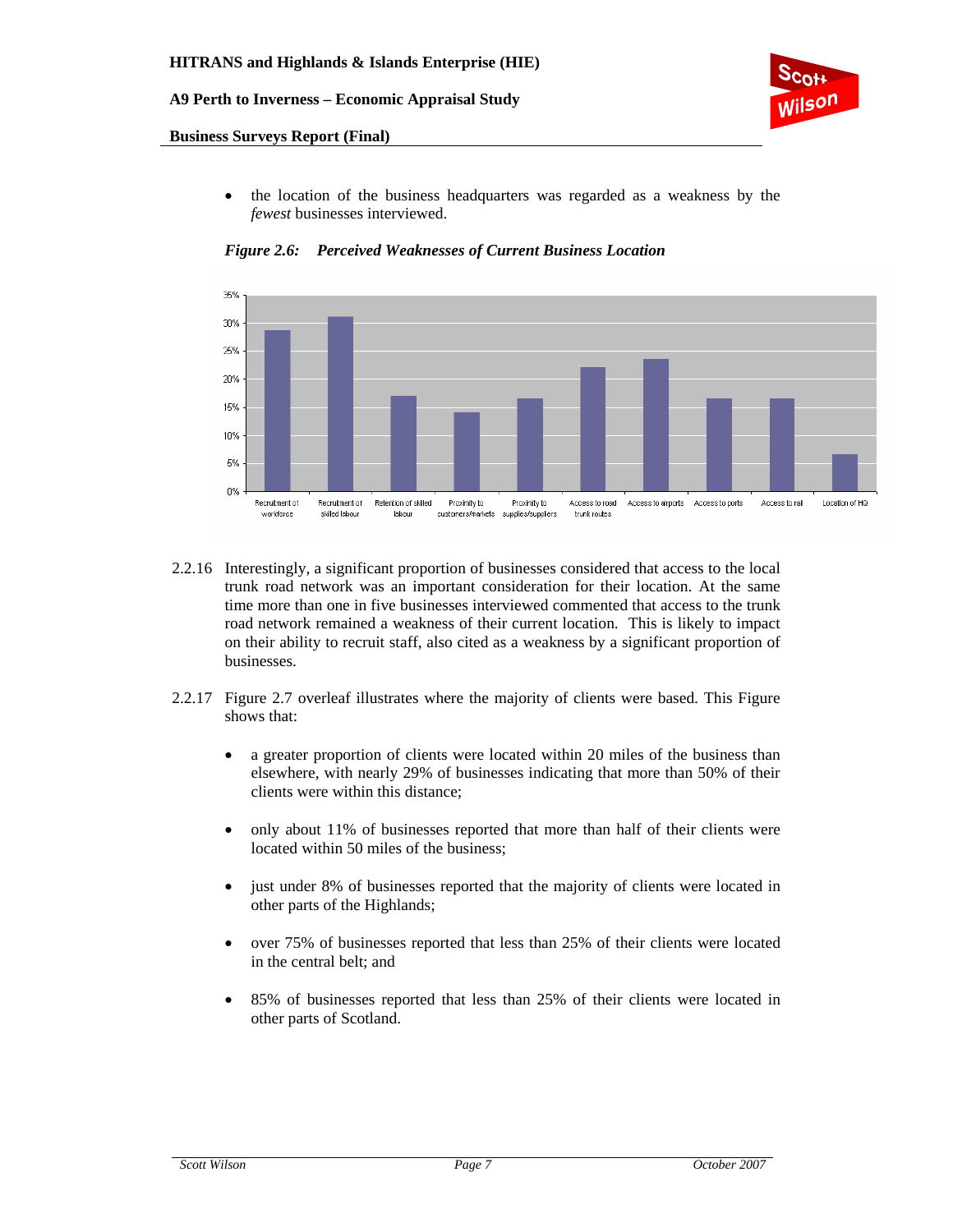

#### **Business Surveys Report (Final)**



*Figure 2.7: Client Locations* 

2.2.18 Relative business proximity to markets and customers was not considered a major weakness largely because, for a significant proportion of businesses, their clients are relatively close to the business itself. Surprisingly few businesses had a large proportion of clients based in the central belt, located in the rest of Scotland or indeed based elsewhere in the UK.

#### **2.3 Staff Travel, Commuting and Employee Growth**

- 2.3.1 For most businesses, over 80% of businesses reported that more than 50% of their staff lived within 10 miles of the business location. Another 10% of businesses reported that more than 50% lived between 10 miles and 40 miles from the site, with only a very small proportion of businesses, 2.5%, reporting that the majority of their employees living further away than this. Figure 2.8 shows both the location of employees and their method of commuting to and from work.
- 2.3.2 Commuting patterns largely reflect this spatial distribution. When asked what proportion of their staff travelled to work by various modes of transport, nearly 46% of businesses responded that the majority, over 50%, commuted by car.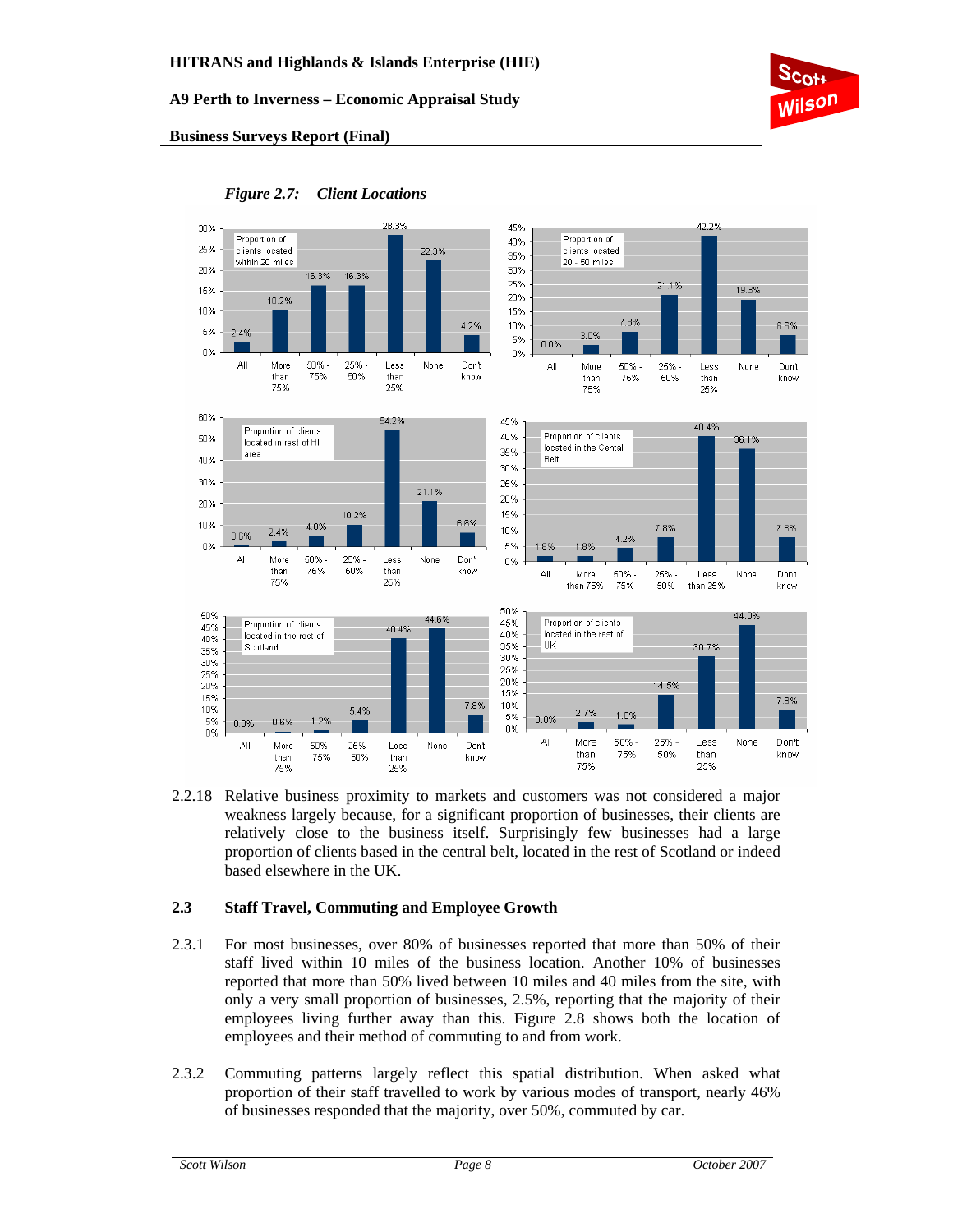

#### **Business Surveys Report (Final)**



*Figure 2.8: Location of Business Employees and Commuting* 

- 2.3.3 However, the proportion of employees that cycle or walk to work is relatively high. About a third of businesses reporting that the majority of their staff commuted in this way. By and large most employees live close to work, which may partly explain this pattern. But for those unable or unwilling to use a car to commute, the tiny proportion of employees who use buses suggests that the public transport option for the vast majority of commuters does not exist.
- 2.3.4 Figure 2.9 shows the reasons for staff travel. Meetings with potential customers and access to business services were the most common reasons offered by businesses for their staff travelling at least once a month.



*Figure 2.9: Reasons for Staff Travel at Least Once a Month* 

- 2.3.5 Picking up goods and delivering supplies were also popular reasons for staff travelling on business.
- 2.3.6 Staff travel patterns described above are likely to be amplified by growth in employment envisaged by the majority of businesses interviewed. Figure 2.10 illustrates how interviewees see their businesses developing in terms of employment over the next five years.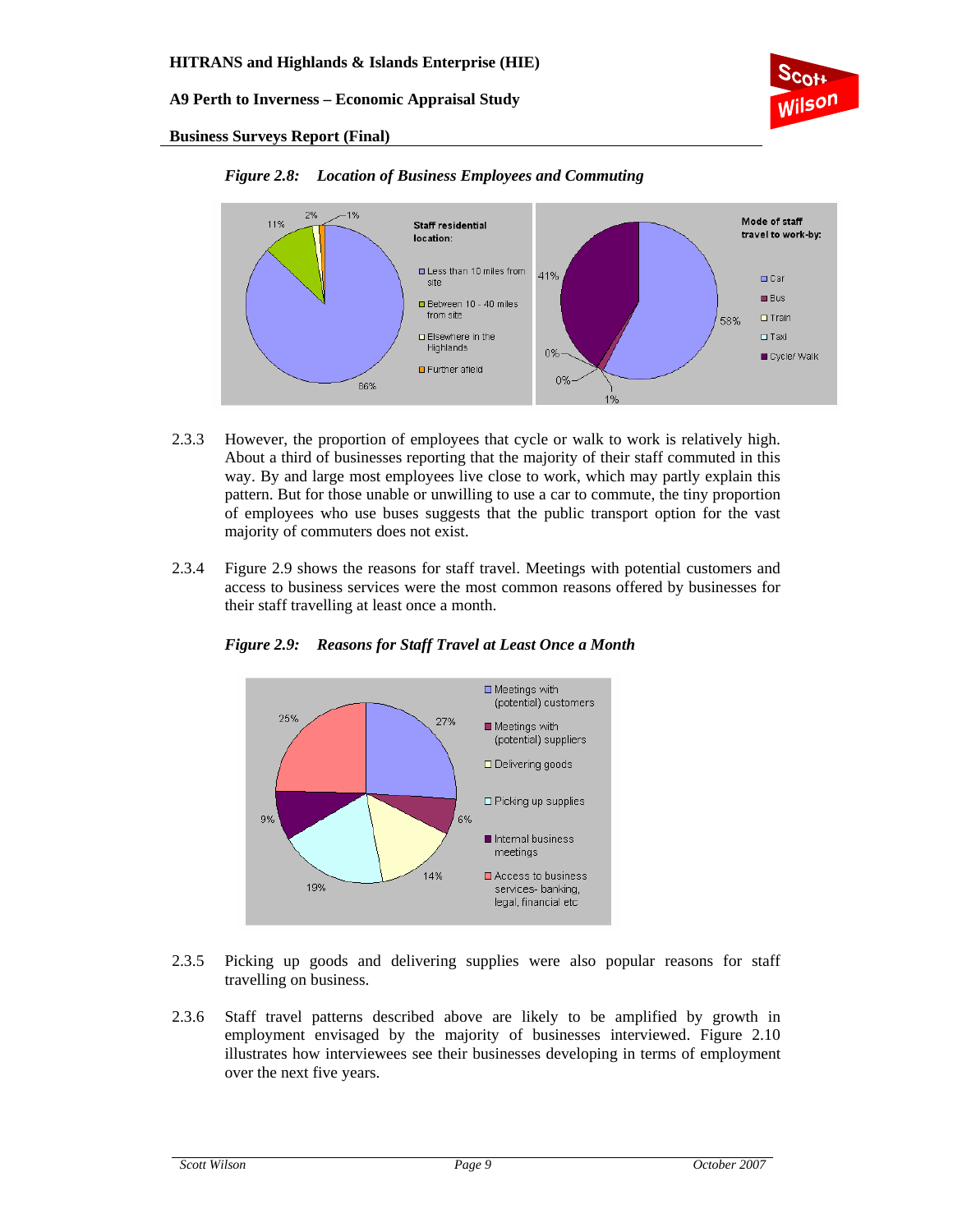

**Business Surveys Report (Final)** 



#### *Figure 2.10: Business Five-Year Forecast of Employment Changes*

- 2.3.7 Businesses were optimistic about the intentions to employ further staff. Figure 2.10 shows that although over a third of businesses had no idea of their future employment policy, a quarter of businesses thought they would increase their employment by more than a fifth. Only a tiny fraction of the businesses surveyed, 3%, anticipated shedding staff.
- 2.3.8 This increase in staffing levels over the next five years would be expected to exert more pressure on the local road network in the study area, particularly at peak morning and evening times.

#### **2.4 Road Transport Issues**

- 2.4.1 Businesses were asked their views on the relative importance of a number of potential road transport improvements without particular reference made to the A9. Figure 2.11 shows their responses.
- 2.4.2 From Figure 2.11 it is noted that:
	- more reliable journey times and improved safety were the most important issues with 56% and 54% of businesses respectively regarding these as important or very important;
	- this was closely followed by reduced stressful and difficult driving with 53% of businesses considering this issue as important or very important;
	- less than half of businesses surveyed considered lower journey times, (higher speeds) as important as the issues above, with 37% stating that this was not especially important; and
	- half of businesses interviewed regarded platooning as not especially important, and only 4% stating that this issue was important or very important.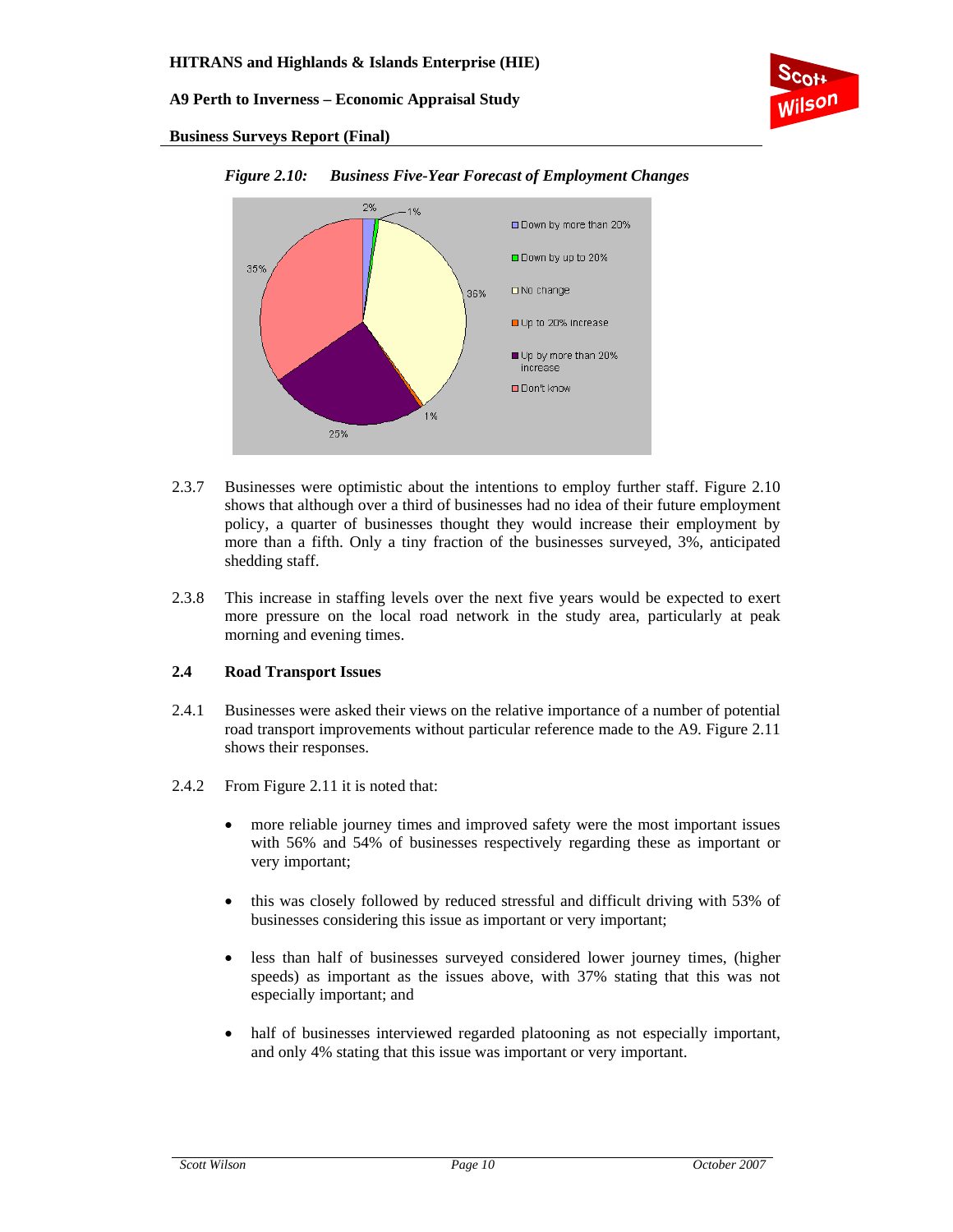

#### **Business Surveys Report (Final)**



#### *Figure 2.11: Business Responses to Road Transport Issues*

2.4.3 The overall message from these observations seems to be that safety, journey reliability, reduced stress and difficult driving conditions were very important for businesses.

#### **2.5 Road Transport Issues in the Tourism Sector**

- 2.5.1 Businesses in the tourism and leisure sector were asked what proportion of tourists arrive to the region by car, and of these what proportion use the A9. Figure 2.12 shows their replies.
- 2.5.2 It should be noted that the sample for tourism businesses is likely to be skewed to the western part of the study area, which is likely to reduce the importance of the A9 for this particular sector and group of businesses. Further east, in Moray for instance, a much higher level of GVA derived from tourism is A9 dependent.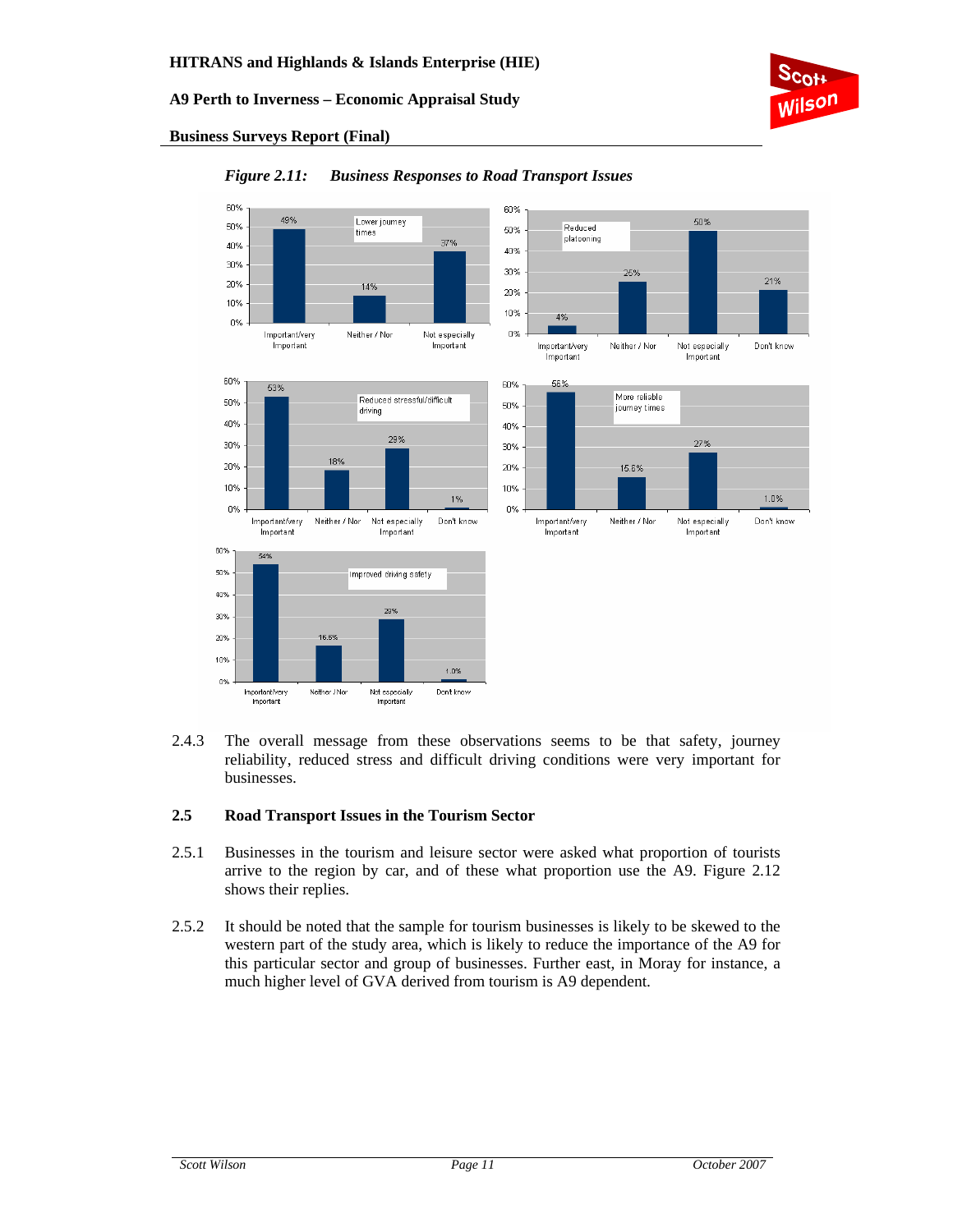

**Business Surveys Report (Final)** 



#### *Figure 2.12: Road Use and Use of A9 by Tourist Visitors*

- 2.5.3 By far the largest proportion, nearly half of all businesses, said that more than 75% of the tourists arriving at their site do so by car. This proportion of businesses increases to almost 70% if the share of tourists arriving by car is over 50%.
- 2.5.4 When asked what proportion of tourists arriving by car used the A9, a surprisingly large proportion of businesses, over two-thirds, said no visitors did so. Fewer than one in five mentioned that over 50% of tourist visitors used the A9.
- 2.5.5 For tourist facilities such as hotels, bed and breakfasts and camping and caravan parks, customers arrive by car in the big majority of cases, but these arrivals do not seem to be dependent on using the A9.
- 2.5.6 Part of the explanation of this is that the sample of businesses interviewed was slightly skewed to the western region for which the A9 is not a direct link. In addition, many tourist facilities may be located in relatively remote areas, where access may require the use of a number of different roads, of which the A9 may form just one segment, if at all, and may as a result be under-reported.

#### **2.6 Business Perceptions of the A9**

- 2.6.1 With particular reference to the A9, businesses were subsequently asked their views on the A9 as it is currently configured and the impact the road has in a general sense. Figure 2.13 overleaf shows their response.
- 2.6.2 This question is useful in terms of ranking the impacts of the A9 as businesses see them. The key findings, ranked in importance, are that:
	- most businesses, about two-thirds, agreed (and over a third of these strongly agreed) that the A9 constrains general economic development. Furthermore, about the same proportions agreed and strongly agreed that the route is producing a negative impact on business travel;
	- slightly less than 60% of businesses agreed that the A9 is producing a negative impression of the Highlands and Islands;
	- about 55% of businesses agreed that the A9 is discouraging businesses to locate or re-locate to the Highlands and Islands region; and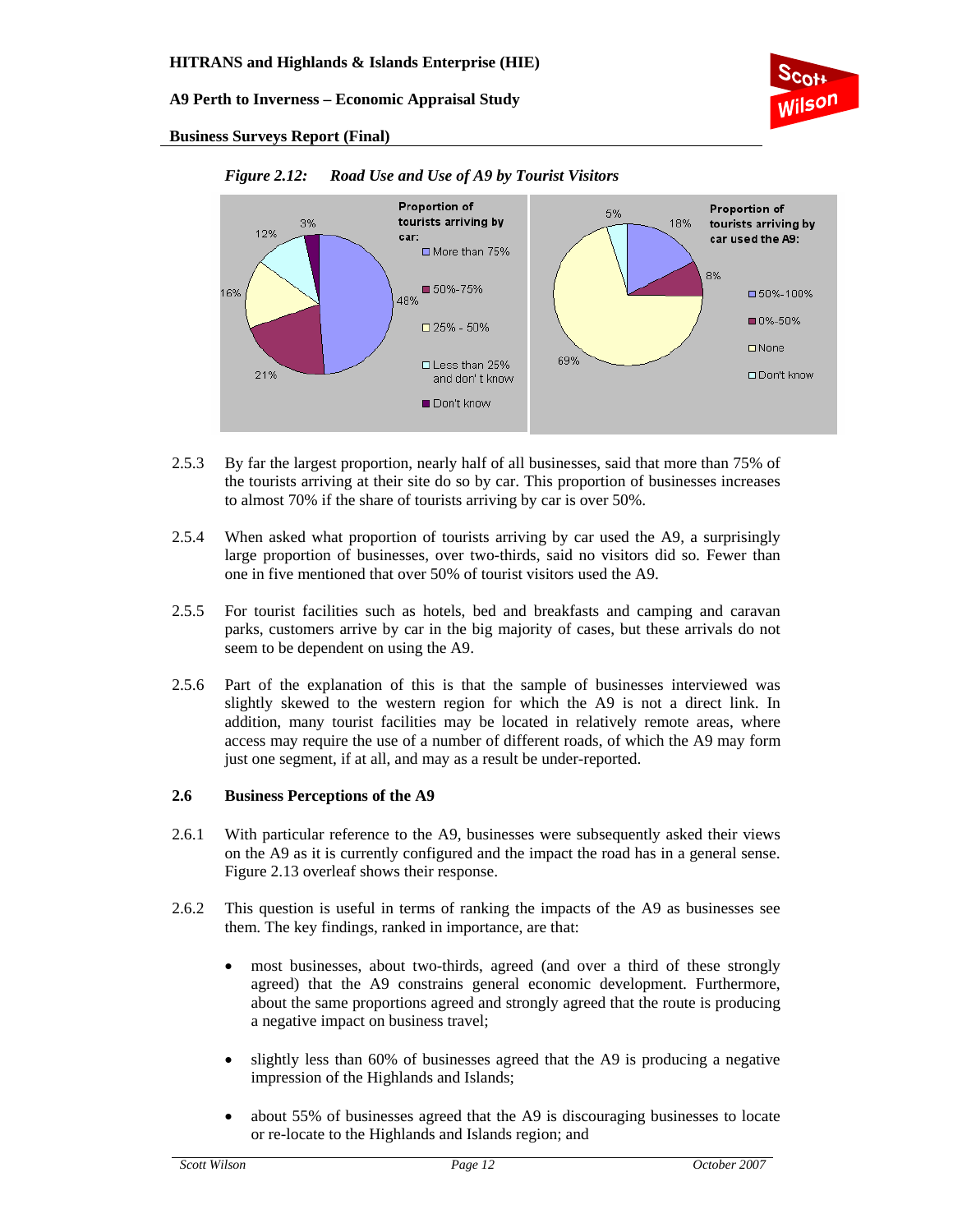

#### **Business Surveys Report (Final)**

• less than 40% of businesses agreed, and some 27% strongly disagreed, that the A9 is producing inefficiencies in the movement of their own supplies and products.



#### *Figure 2.13: Business Impressions of the Impact of the A9*

2.6.3 These results suggest that business interviewees were more prepared to agree with the perceived negative impressions of the A9 that do not directly affect the day-to-day running of the business. However, when specifically addressing the negative impact of the A9 on business performance, fewer businesses were prepared to blame the A9 directly.

#### **2.7 Business Assessments of the Impacts from Improvements to A9**

2.7.1 Figure 2.14 shows the business assessment of the impact on their performance due to changes or events occurring on the A9. Most businesses indicated that if journey times were 15 minutes shorter, there would be little or no impact on their business. This agrees with the road transport issues seen in Figure 2.11, which saw a greater proportion of businesses place less emphasis on lower journey times than on most of the other issues.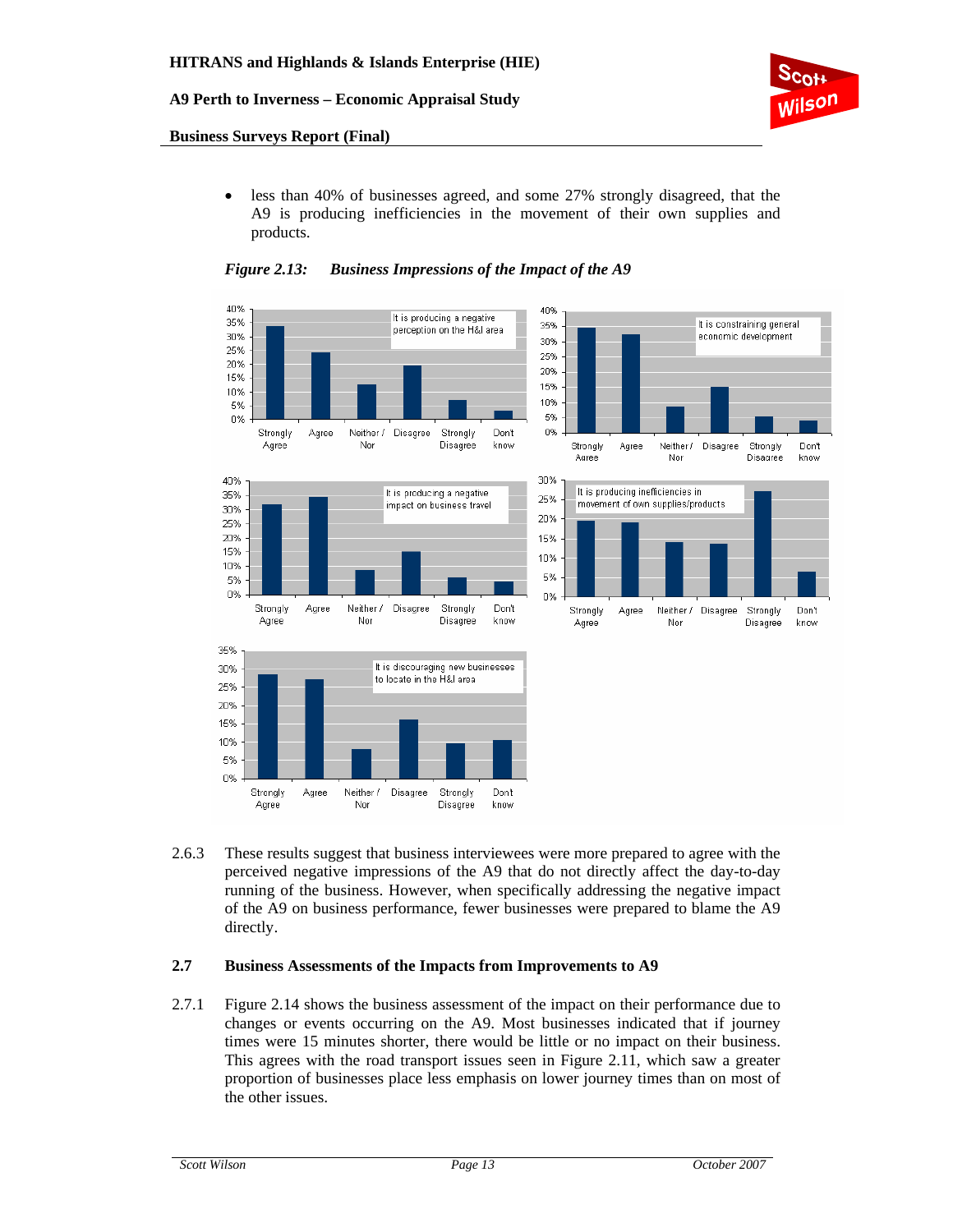

#### **Business Surveys Report (Final)**



#### *Figure 2.14: Business Assessments of the Impacts of the A9*

- 2.7.2 The same sort of response is seen when businesses were asked to consider if journey times on the A9 were 15 minutes longer.
- 2.7.3 Of interest is the differences noted between the speculative impact on businesses of a two hour hold-up once a month as opposed to once a year. A hold up once a year would have a minor or fairly minor impact on businesses for about 60% of businesses, and a major or fairly major impact for about 25% of businesses. However, a hold up once a month would be expected by businesses to have a major or fairly major impact on about 45% of the sample, and a minor or fairly minor impact on a further 22% of businesses.
- 2.7.4 Not surprisingly, the majority of businesses (80.4%) indicated that full dualling of the A9 between Perth and Inverness would have a major or fairly major impact on their business. This compares with over a third of businesses which reported that full dualling would have either no impact or a minor or relatively minor impact on their business.
- 2.7.5 The sample of businesses that were interviewed from the central belt was very small; only six examples were interviewed. However none of these businesses considered upgrading the A9 would have either a major or fairly major impact on their business with the exception of a 2-hour hold up on the route once a month. Two businesses said that this would have a fairly major impact on their business. This was a much smaller proportion of businesses with this scale of response than for those resident in the study area.
- 2.7.6 Public sector and knowledge-based companies such as those in the IT and related services were analysed separately. The results of which are outlined below: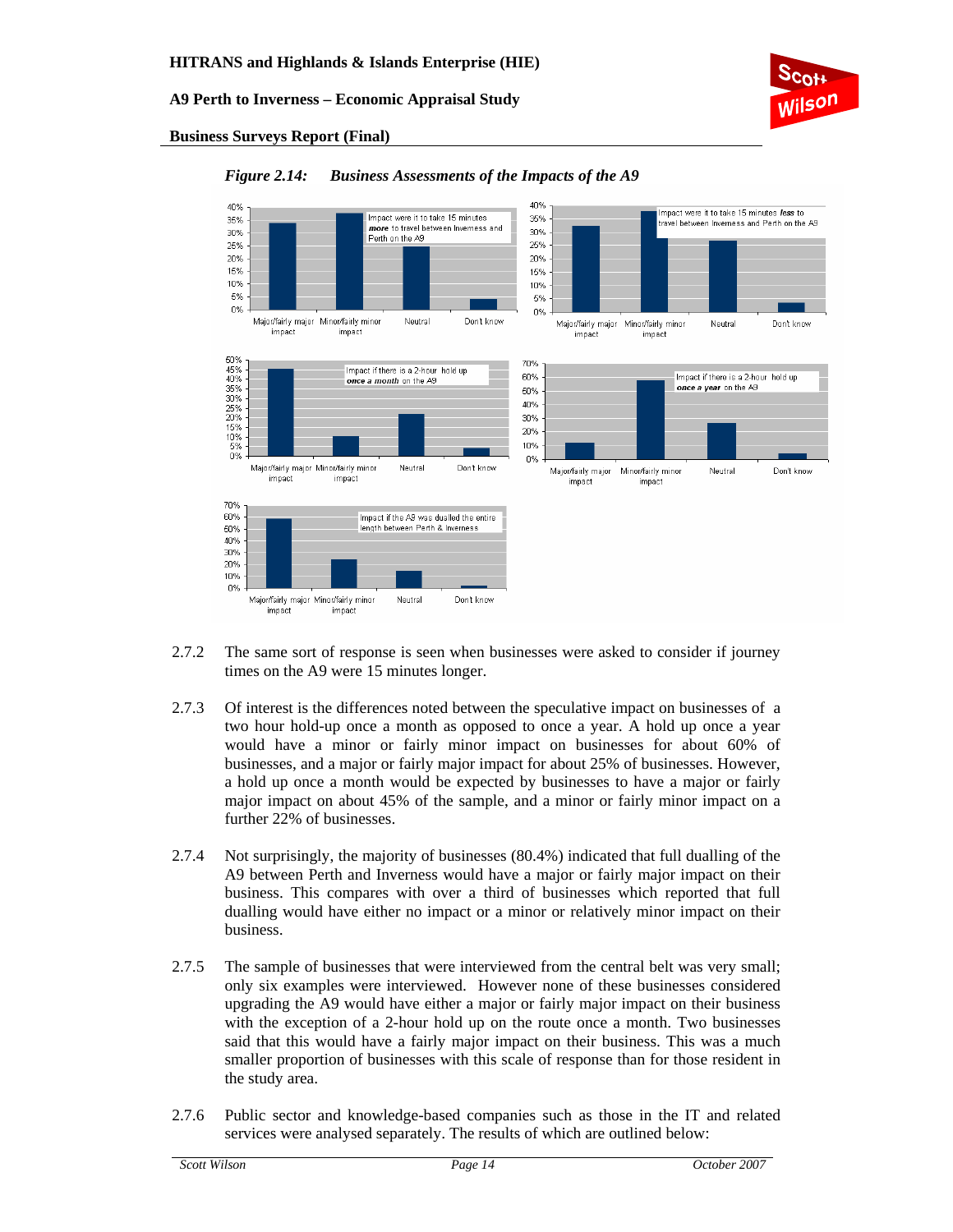#### **Business Surveys Report (Final)**

- a lower proportion of organisations in the public sector claimed that full dualling would have a major or fairly major impact on their operations than businesses as a whole (50% compared to nearly 60%);
- about the same percentage of public sector organisations as businesses as a whole indicate that changes to journey times have a major or fairly major impact (32%);
- public sector organisations were only slightly less sensitive than businesses as a whole on frequent hold-ups on the A9, but were much more sensitive about occasional hold-ups on the A9, with 41% of these organisations indicating that this has a major or fairly major impact compared with only just over 10% of all businesses;
- a lower proportion of businesses in the IT and related sector (40%) indicated that they were less affected by upgrading to the A9 than the business sector as a whole in terms of this having a major or fairly major impact (60%); and
- a smaller proportion of companies in the IT sector claimed that journey times and hold-up events, in particular frequent ones, have a major or fairly major impact on their businesses than businesses as a whole.

#### **2.8 Business Impacts Resulting from Upgrading the A9**

- 2.8.1 Businesses were asked to what extent upgrading the A9 would affect different aspects of their performance and growth prospects. Figure 2.15 shows that about 60% of businesses would expect a positive or highly positive change in travel efficiency of the business as a result, and another third of businesses forecast no change.
- 2.8.2 A larger proportion of businesses, circa 45%, expect no change to their business growth performance resulting from upgrading the A9, about the same as would expect a positive or highly positive change in business growth performance.

50%<br>45%<br>40% 35% 30% 25%  $35%$ will upgrading the A9 change the How will upgrading the A9 change your How 30%<br>25%<br>20%<br>15%<br>10%<br>5% 20% travel efficiency of your business business growth performance? 15% 10% 5% 0% n% Highly Positive Neutral Negative Highly Don't Neutral Negative Don't know Highly<br>Positive Positive Highly Positiv change change Negative know change Negative<br>change change change change 70% 60% How will upgrading the A9 change γour 50% emplovee numbers? anss 30% 20% 10% n% Highly<br>Positive<br>change Positive<br>change Highly<br>Negative<br>change Neutral Negative<br>change Don't knov

*Figure 2.15: Business Reactions to Upgrading of the A9*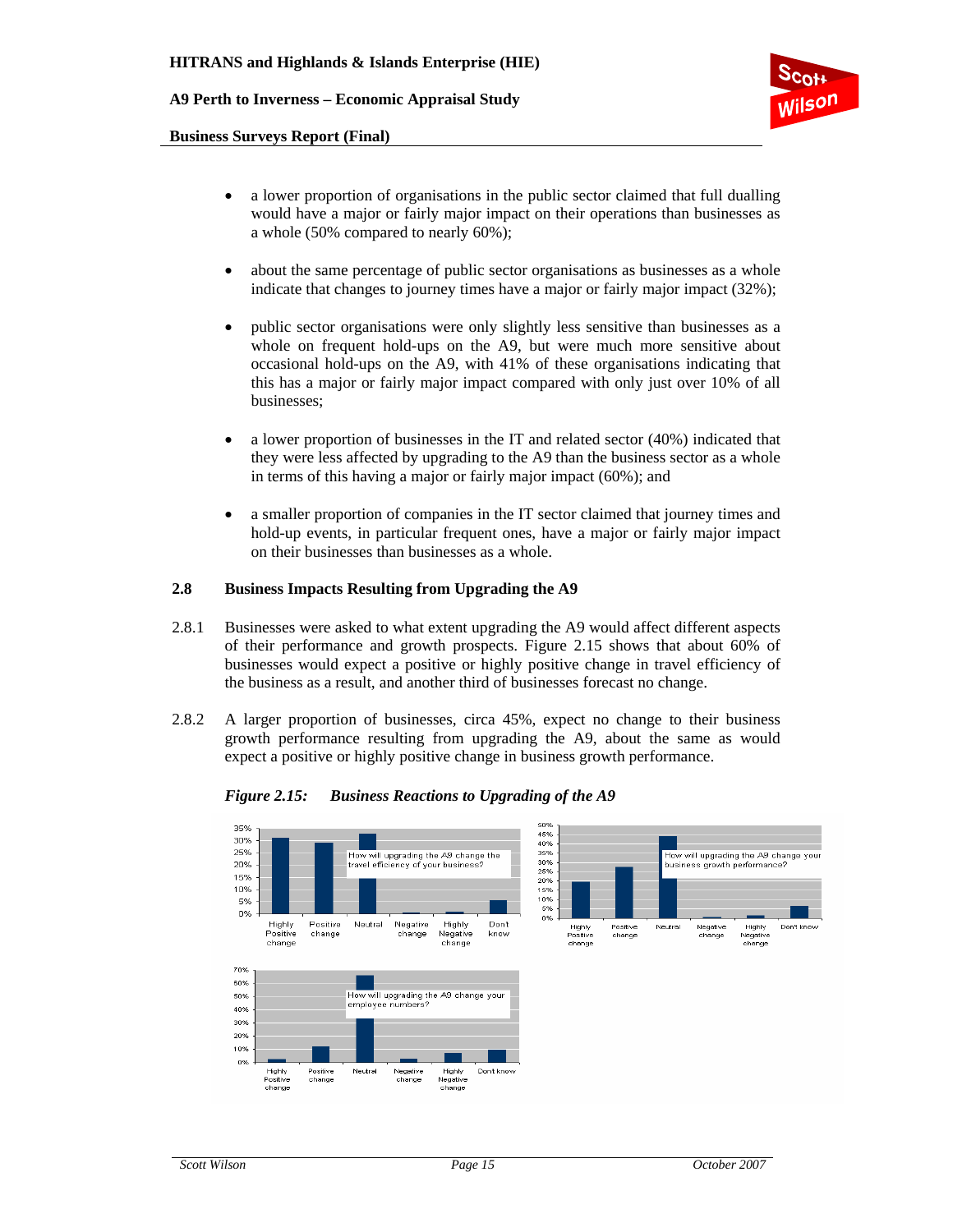

#### **Business Surveys Report (Final)**

- 2.8.3 Perhaps surprisingly about two-thirds of businesses anticipated that upgrading the A9 will have no impact on their employment. Only about 15% of businesses indicated a highly positive change or positive change (or an increase) in employment as a result of investment in the A9.
- 2.8.4 Furthermore, it is also surprising to see that over 10% of businesses anticipated a negative or highly negative change in employment numbers, or loss in staff, as a result of improvements to the A9. This perhaps reflects concern that these improvements may have a two-way effect on businesses, whereby upgrading to the trunk road network widens the employment catchment area, but by reducing journey times and increasing journey time reliability, may encourage existing employees based in the study area to seek jobs further afield.
- 2.8.5 HIE have suggested that this response is likely to be closely related to general economic circumstances regarding competitive issues with, especially, the central belt.
- 2.8.6 For businesses interviewed that were based in the central belt, one in six businesses indicated that upgrading the A9 will have a positive impact in terms of employment, business growth and travel efficiency. Bearing in mind that this is based on a very small sample size, this is a significant effect given the size of the central belt economy compared to that of the Highlands.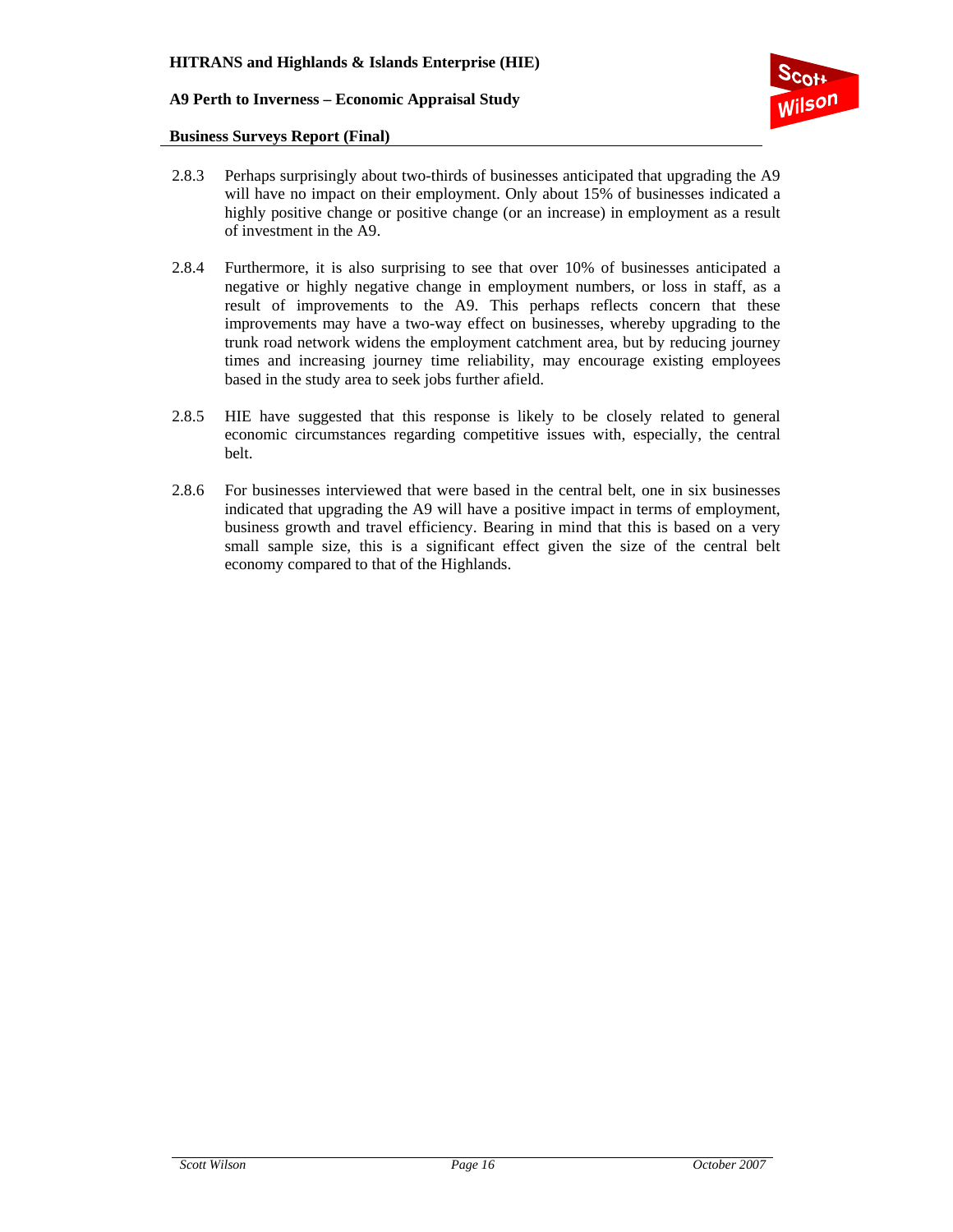

**Business Surveys Report (Final)** 

#### **3 FEEDBACK FROM IN-DEPTH INTERVIEWS**

#### **3.1 Introduction**

- 3.1.1 A set of in-depth interviews were also undertaken to supplement the telephone interviews, which aimed to explore and tease out key findings in some detail on issues raised by stakeholders.
- 3.1.2 Sixty potential businesses were sampled for interview, of which a third (21) initially agreed to participate. These were selected geographically to ensure strong representation from around the northern end of the A9 including near Inverness. They were also selected sectorally to ensure that all the main sectors in the economy were represented.
- 3.1.3 In addition, sectors were also targeted which were not covered by the HIE database (such as coach tours), and where impacts appeared to be more significant meriting further investigation. This produced a further sample of six completed interviews, resulting in a total of 27 in-depth interviews.
- 3.1.4 The structure of the interview is covered in paragraph 2.1.3 of this report. However, being in-depth in nature, these interviews took on average between 45 and 90 minutes to complete.
- 3.1.5 A summary of the findings from the interviews is shown in Appendix B.
- 3.1.6 Although the majority of the 27 businesses interviews were conducted face-to-face, in some cases telephone interviews were arranged where this suited the interviewee better. In most cases it was also necessary to follow up the interview with exchanges of correspondence to provide detailed facts and figures not available at the time of the interview.
- 3.1.7 The results of the survey partially reflect the sample of only 27 businesses, so the results are not necessarily representative of views of all sectors or locations affected by the A9. However when set in the context of the wider data and survey programme, the results provide a detailed insight into the factors affecting business attitudes and behaviour.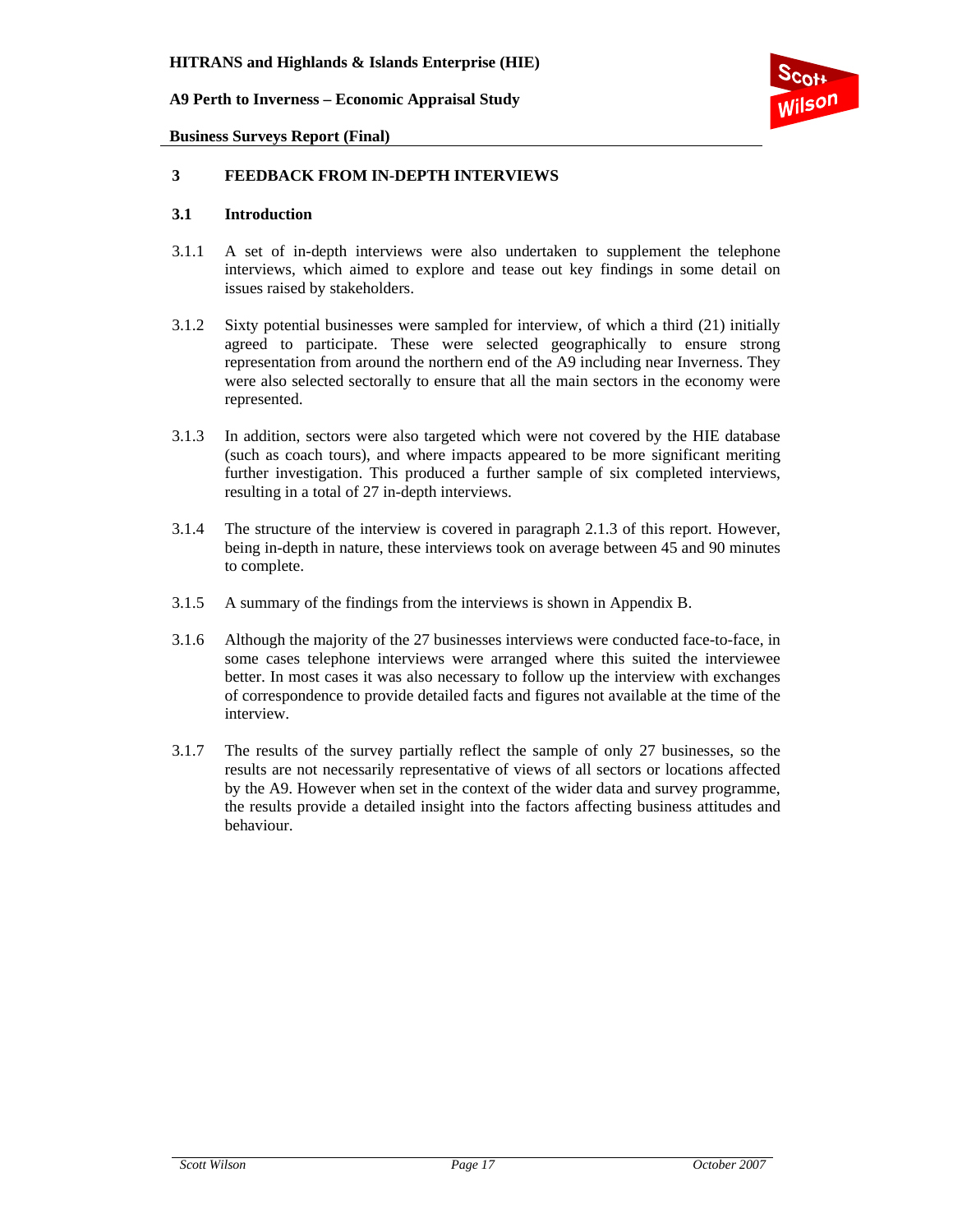#### **Business Surveys Report (Final)**



#### **3.2 Locational, Sectoral Trends, and Business Development**

- 3.2.1 In nearly all cases business location decisions were substantially affected by at least one of the following two reasons:
	- larger companies wanted to have a network of business locations to serve the population of the area. (e.g. Royal Bank of Scotland and Tesco). The growth of these business sectors was therefore closely linked to population trends. The growing population at the northern end of the A9 was therefore the main driver for change in these businesses; and
	- smaller companies were usually based near to where the founder lived. In some cases it was recognised that the business could perform better if it moved location but in most cases the businesses had succeeded since their trading activities were well adapted to the locational characteristics.
- 3.2.2 The main factors highlighted by businesses as affecting their future growth and location choice were:
	- Inverness as a growing population centre;
	- emergence of new markets (e.g. biofuels);
	- regulatory barriers (e.g. SEPA, avoiding burdens on larger companies by staying small);
	- increasing competition (e.g. central belt builders taking more of the market in the north);
	- some businesses saw potential for growth but did not wish to grow;
	- lack of public transport and the resultant cost of transport;
	- availability of natural resources (e.g. harvesting of forestry, availability of spring water);
	- large capital invested in building and plant so moving would be costly; and
	- brand is associated with the Highlands.
- 3.2.3 Companies whose business depended on a particular location (e.g. Glenmorangie for local springwater), were generally less concerned about transport as an issue than organisations whose location was less resource-specific and whose decisions regarding site choice were based largely on factors related to the competitive environment of the company concerned (e.g. Tesco).
- 3.2.4 Increased quality was critical for profitable growth and some sectors (e.g. printing) at the north end of the A9 were finding that customers would go to the central belt to obtain higher quality and new products, unless the investment could be made locally in new equipment. Increasing the size of the local market was therefore critical to improving the viability of more expensive new methods.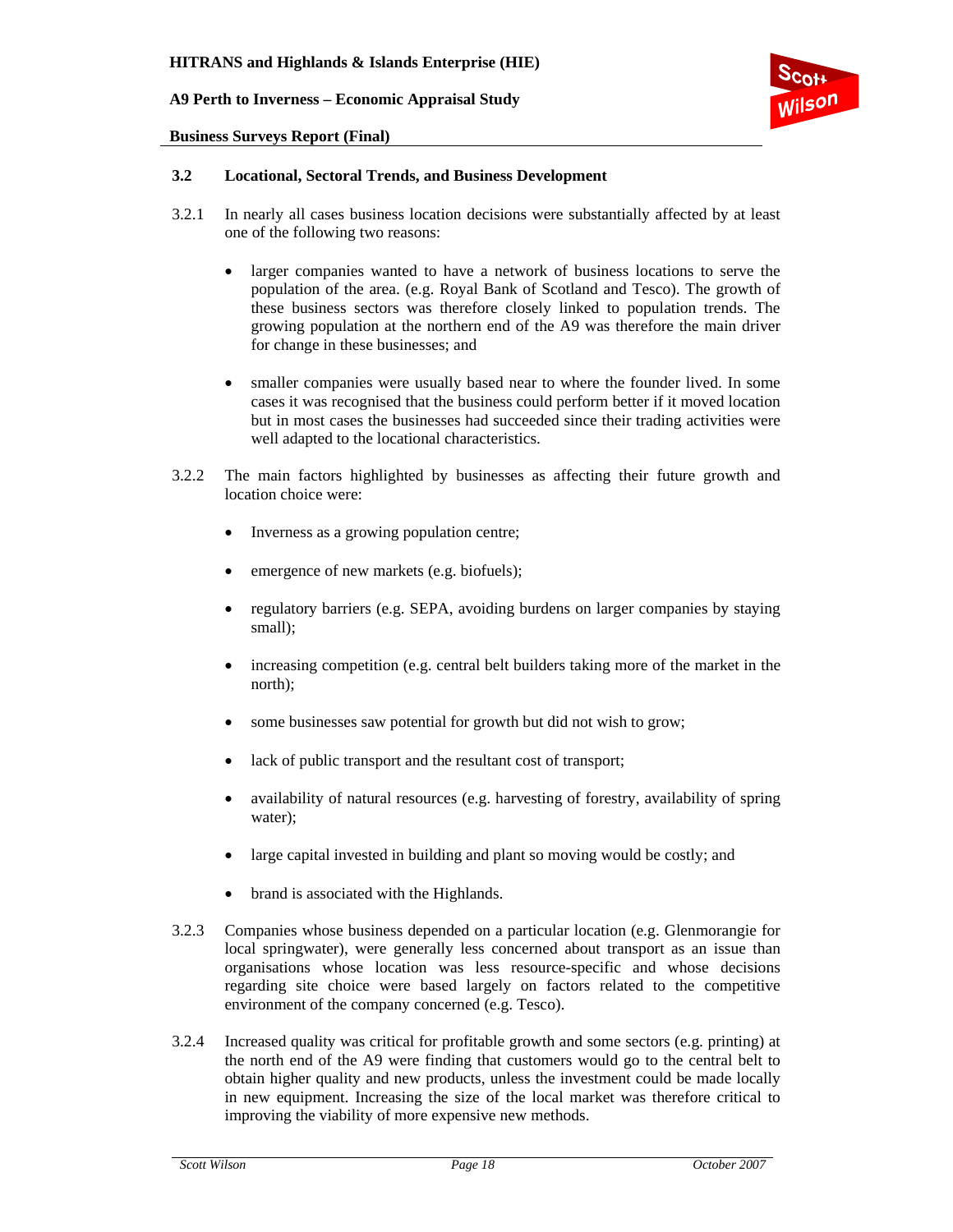

#### **Business Surveys Report (Final)**

- 3.2.5 Investment by businesses located in the study area, both in the vicinity and further afield, is based on factors such as local population growth, availability of local resources and the regulatory environment rather than on the local trunk route network, including the A9.
- 3.2.6 Nevertheless, many of the more 'lifestyle businesses' saw growth as something they would consider if it made running their business a more satisfactory experience (e.g. IT companies). Anything such as stressful journeys on the A9 that made trading in particular locations less pleasant could affect the prospects for these businesses.

#### **3.3 Transport Factors and Business Competitiveness**

- 3.3.1 The main transport factors identified as affecting the ability of businesses to meet the needs of clients include:
	- customer travel;
	- freight/haulage/couriers; and
	- staff travel.
- 3.3.2 The lack of options in transport systems is the greatest concern of the businesses interviewed:
	- if a road is closed then there is no fall back option or other routes that can easily be used;
	- there is no real choice of mode to provide options when one mode is facing problems; and
	- there is less choice of couriers and haulage contractors.
- 3.3.3 Large companies such as Tesco use their own transport but most companies subcontract to other providers and do not consider that transport is important.
- 3.3.4 Business travel by staff was perceived to be the type of business activity most likely to be affected by changing conditions on the road network. However, even companies that relied on high levels of staff travel (e.g. the Royal Bank of Scotland) considered that increased congestion and delays would only have a small impact on their business.
- 3.3.5 Business trips to the central belt were perceived by most companies to be one of the few trips where there was a practical rail alternative making the A9 less critical for business travel than some other roads.
- 3.3.6 Staff travel to work is only perceived to be a problem where there are recruitment difficulties for relatively low cost labour. The level of skills was perceived to be much more important than any transport factor.
- 3.3.7 Many companies rely on some staff travelling considerable distances to work. The A9 is perceived to be of a much higher quality than most other roads so is not a major constraint for staff access.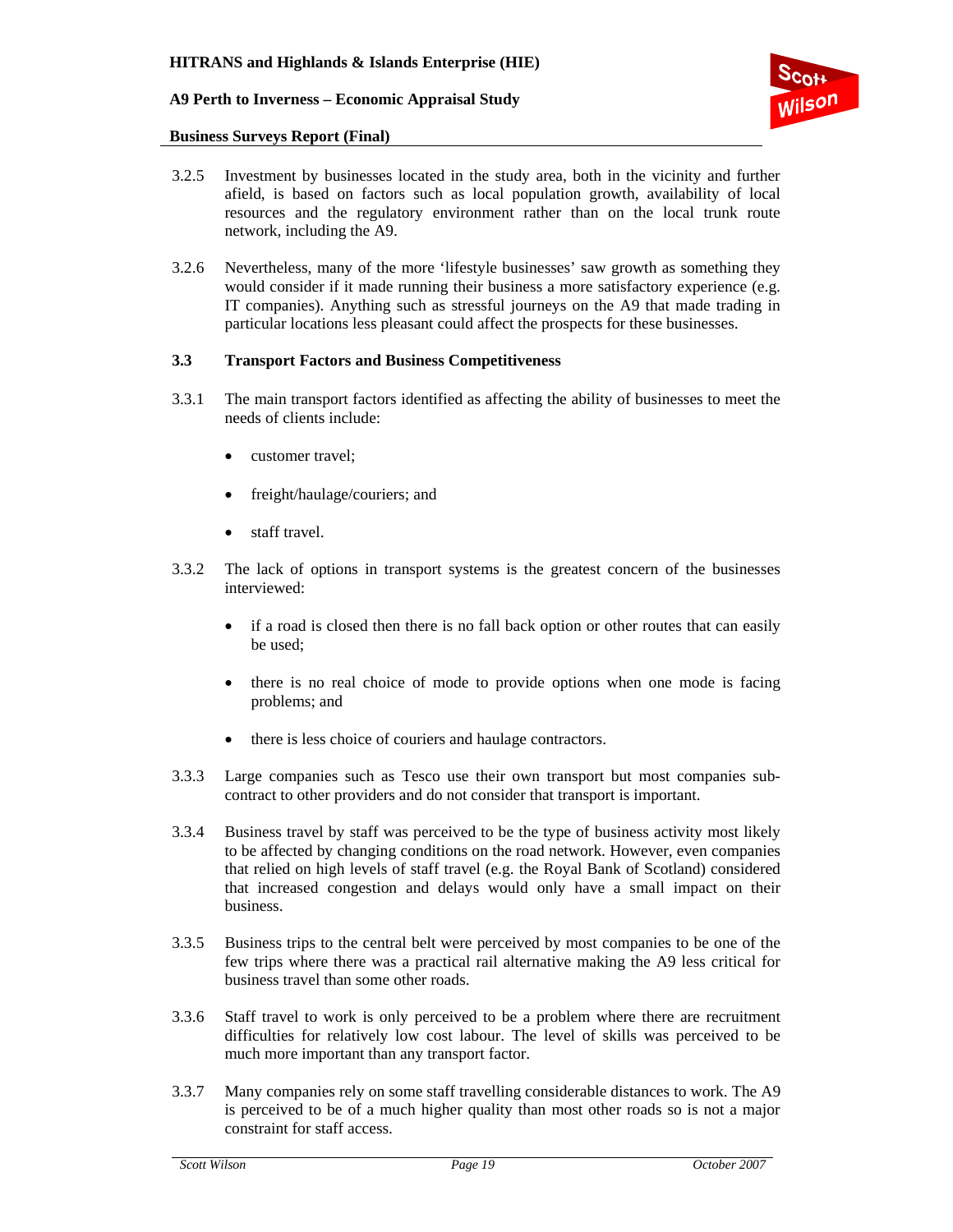

#### **Business Surveys Report (Final)**

3.3.8 Businesses need staff to be flexible and the ability to travel by car in the relatively uncongested Highlands is seen as one of the competitive advantages of doing business in the North.

#### **3.4 Supplies and Sub-Contractors**

- 3.4.1 Transport and location potentially affects the choice of suppliers and sub-contractors in many ways but most of the companies interviewed sourced products and services locally, regionally and nationally and the quality of transport was not a major consideration.
- 3.4.2 Prices were generally quoted for delivered products and services and most suppliers would be expected to absorb marginal transport price changes.
- 3.4.3 Where transport was identified as being relevant to obtaining supplies or the choice of sub-contractors the factors affecting this were identified as:
	- buying from local suppliers helps to underpin the local economy so some companies make an effort to buy locally when they can;
	- if delays in deliveries could be time critical then this encourages higher levels of stock to be held locally. However, this only adds very marginally to overall business costs; and
	- developing business relationships within wider markets can help to overcome the perception that businesses located in Inverness are remote. Purchasing services within the larger markets in Glasgow and Aberdeen helps to link the business into these networks.
- 3.4.4 However, all of these factors were considered to be relatively minor issues in relation to the business operation making the transport impact on supplies fairly unimportant for the businesses interviewed.
- 3.4.5 It may be that this reflects the location choice of businesses in remote areas. If efficient production depends critically on low stock holding and time critical supplies then it is unlikely that a business would locate in a less accessible area.

#### **3.5 Perceptions of the A9**

- 3.5.1 The A9 was generally perceived to be a key route for most businesses. However, it is also a long distance route and small changes of up to 15 minutes as traffic flows increased were not expected to make a significant difference on business location or competitiveness.
- 3.5.2 The most important factors about the level of service on the A9 for the businesses were:
	- regular unreliability adds to costs but there is no sign that changes on the A9 will be as significant as the congestion in the central belt or in Inverness;
	- the brown tourist signs are not appropriate for the complexity of tourist destinations from the A9;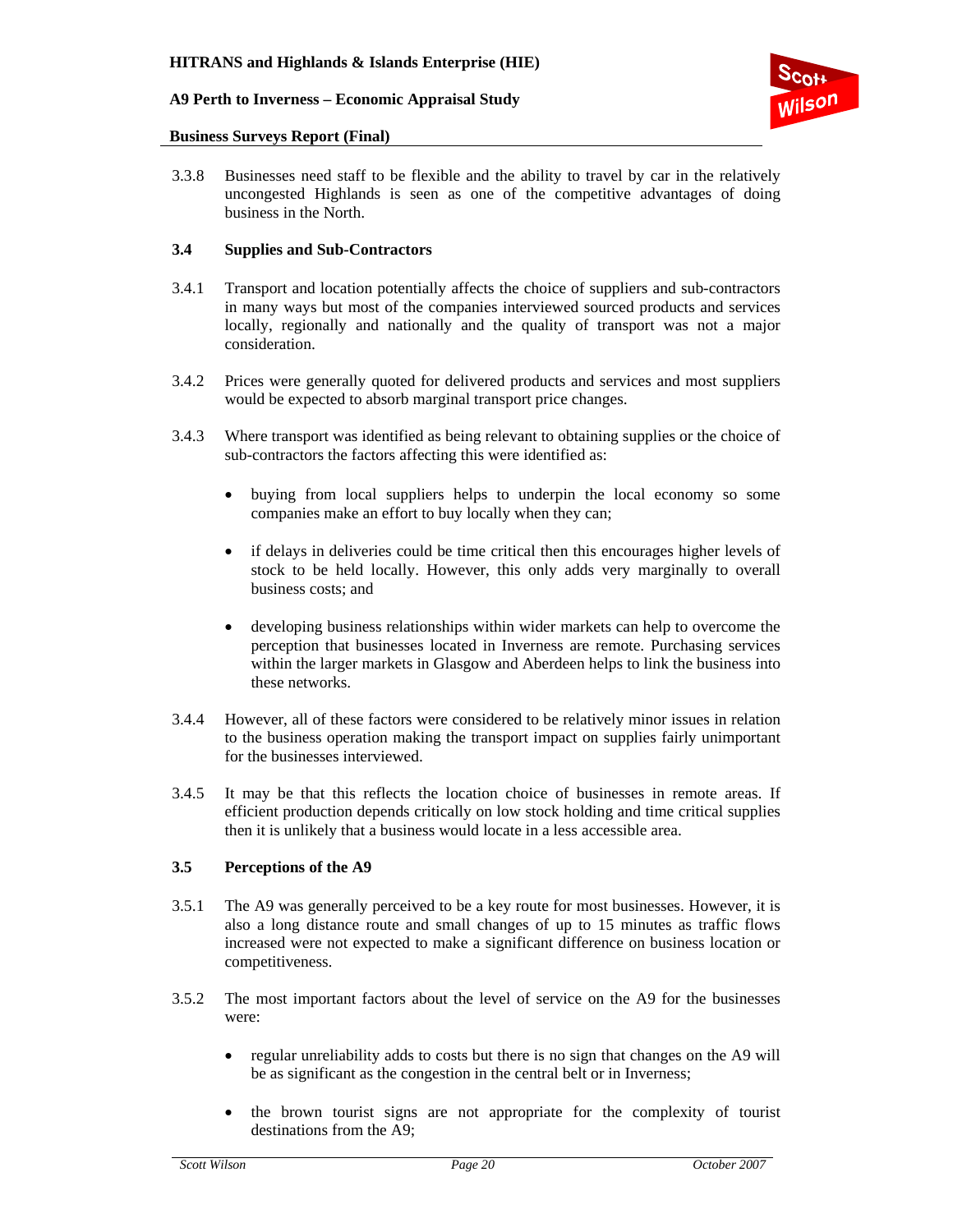

#### **Business Surveys Report (Final)**

- weather disruption in winter and keeping traffic moving in all weather is the main concern of many businesses;
- it would take a very large growth in traffic to make any difference for travel times for HGVs exceeding 7.5t, due to the 40mph limit; and
- some businesses saw the increased competition from the central belt as a threat which could be mitigated by a declining level of service on the A9.
- 3.5.3 If the level of service on the A9 were to decline significantly then most companies said there would be little impact. The impacts suggested included:
	- the train would become a more attractive option for journeys to the central belt;
	- frustration with driving the route would increase meaning that staff would arrive in poor shape to do business;
	- trips to the central belt and return in the same day would become more difficult adding to costs for overnight stays;
	- in supply chains time is critical for drivers hours so increased time could significantly affect operations; and
	- northbound traffic is often heading for ferries so delays have a much larger knock on impact in that direction.
- 3.5.4 When asked specifically about upgrading options most businesses were very supportive, although some noted that they would not wish to see investment in the A9 at the expense of other priorities such as roads around Inverness or the upgrading of the A96.
- 3.5.5 The main impacts of upgrading the A9 were perceived to be:
	- huge savings from increasing the speed limit for HGVs;
	- employees would be less stressed;
	- hauliers might provide a more efficient and economical service but it is doubtful whether it would be possible to secure cost reductions in practice;
	- more reliable journey times on a dual carriageway would help to plan driver rosters and break times better;
	- easier for tourists to get north of Perth;
	- more people would want to move north leading to population growth;
	- more enjoyable and relaxing journeys for tourists meaning that coach tours could fit more into their itineries;
	- more visitors from the central belt would travel further north on day trips;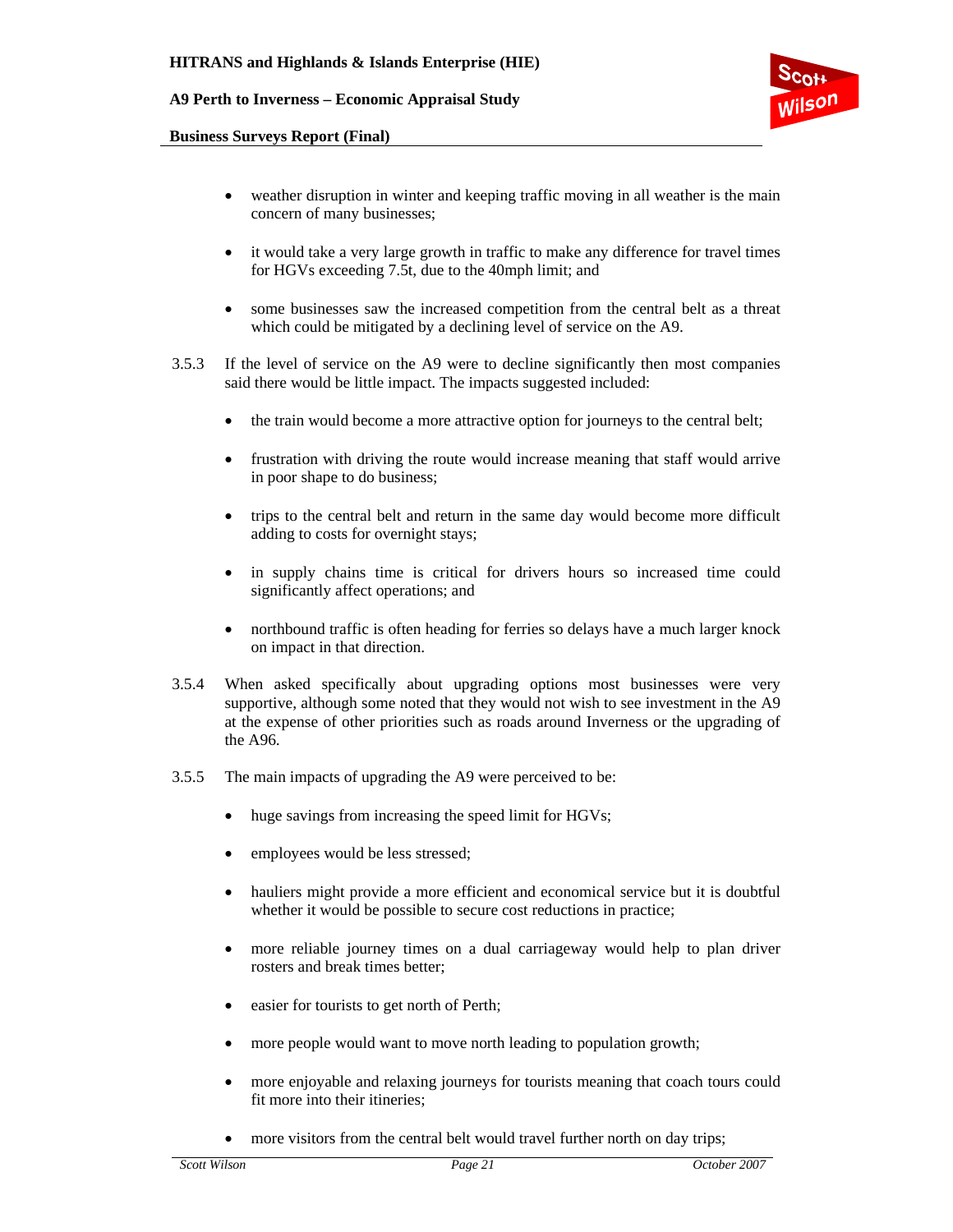

#### **Business Surveys Report (Final)**

- businesses also commented on local parts of the A9 that needed particular improvements as follows:
	- ¾ several businesses suggested that dualling of the Drumochter to Kingussie section and from Ballinluig to Perth would make the biggest difference to the experience of the route;
	- $\triangleright$  continuity of standards is essential since the mix of dual and single carriageway sections is very dangerous on a long distance route;
	- $\triangleright$  information is especially important to improve the tourist experience of the route; and
	- ¾ improved facilities are needed for drivers along the A9 since HGV drivers have to stop for breaks, sometimes overnight.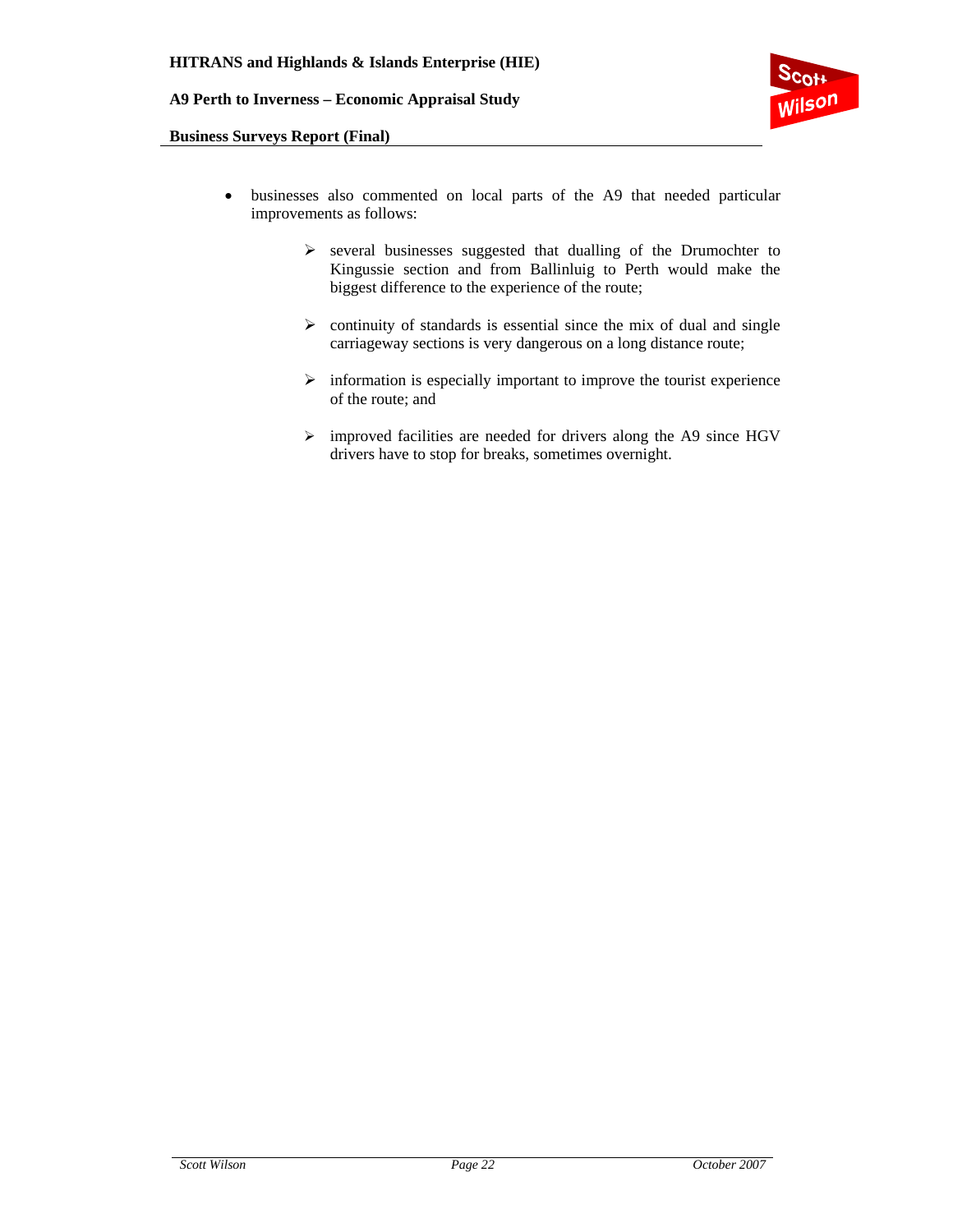

**Business Surveys Report (Final)** 

#### **4 SUMMARY OF KEY FINDINGS**

#### **4.1 Introduction**

- 4.1.1 This chapter presents the key findings drawn from both the CATI telephone surveys and the more detailed in-depth surveys, mostly undertaken on a face-to-face basis and carried out simultaneously.
- 4.1.2 The chapter summarises the locational and sectoral trends, transport factors that impact on business competitiveness, staff travel, both business and commuting, and transport factors that influence the performance of suppliers and sub-contractors. Business perceptions of the A9 are also revisited in this section as are the preferred choice of improvements to the A9 by most businesses.

#### **4.2 Business Locational Issues**

- 4.2.1 For the majority of businesses, their location was not a big problem. The general view held was that the business had adapted to the challenges that their location produced. Those unable to adapt moved. However, the survey revealed that:
	- business location does impact on the ability of businesses to recruit both skilled, and in particular general staff;
	- business locational was not ideal for access to the trunk road network, and impacted on recruitment;
	- access to markets and customers, was by and large not a problem; and
	- many businesses depended on a particular location and where measures to minimise transport related disadvantages were built into their *modus operandi*.

#### **4.3 Business Growth and Competitiveness**

- 4.3.1 The main findings of the surveys regarding business growth and competitiveness were:
	- a significant proportion of companies were optimistic about the future, with a quarter of businesses anticipating expanding their employment roll by more than 20% over the next five years;
	- the growing population at the northern end of the A9 Perth-Inverness route was seen by most businesses as the main driver of growth;
	- concern was expressed by some companies of the increasing competition posed by central belt businesses;
	- increasing the size of the local market was essential for inward investment for most large companies and necessary to compete with companies based in the central belt in particular; and
	- smaller companies were most concerned with non-transport related factors such as the regulatory environment preventing opportunities for expansion.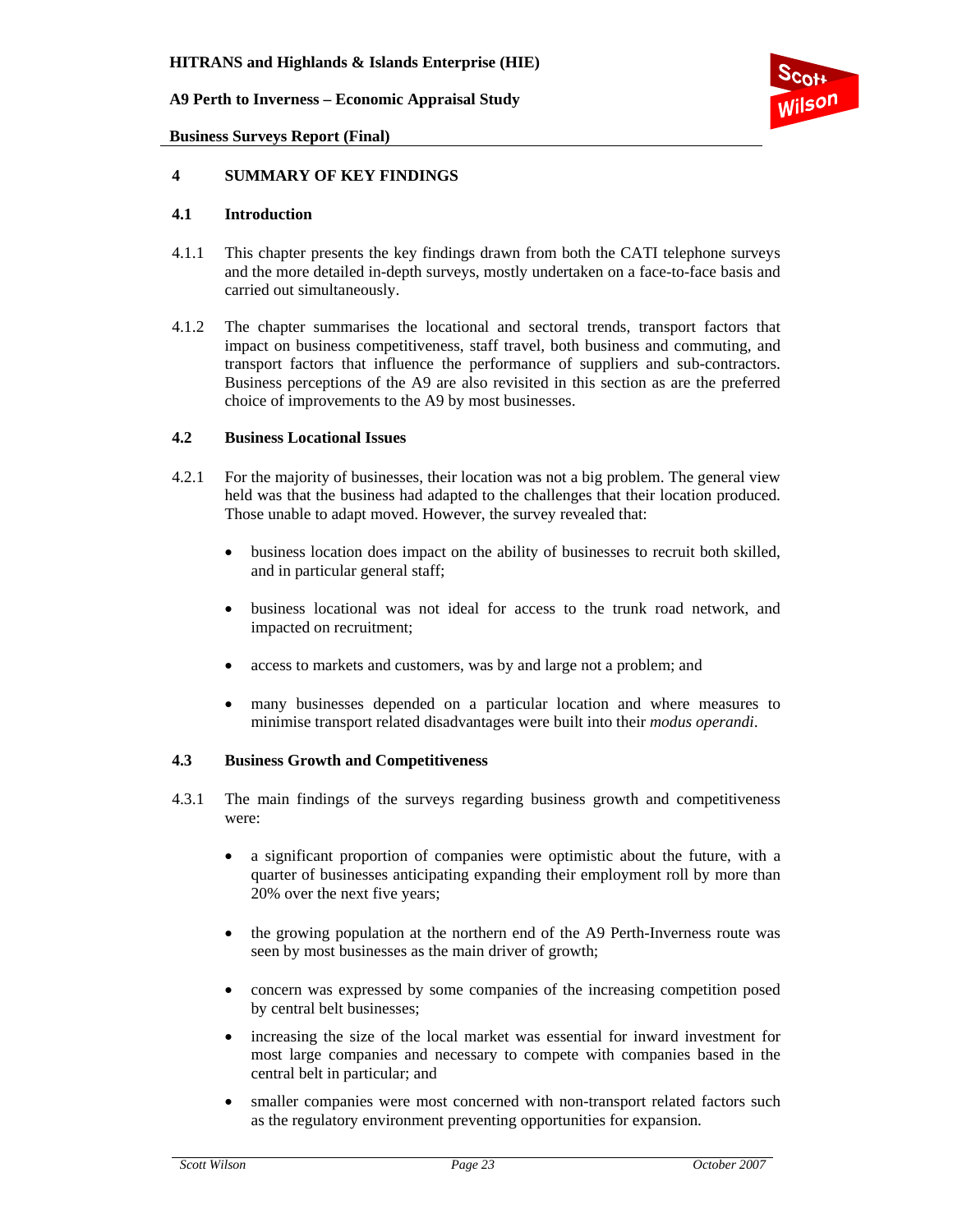

#### **Business Surveys Report (Final)**

- 4.3.2 Although the size of the telephone interview questionnaire precluded detailed questions on business travel requirements as per use of the A9, a flavour of these have been obtained from business responses to questions on the current impact of the A9 on their business.
- 4.3.3 The percentage responses for five variables are shown in Figure 4.1. The Figure illustrates the responses in terms of the A9 directly affecting the business interviewed (the dark blue bars) compared with the A9 affecting business development in the Highlands and Islands as a whole (the pale yellow bars). The results may be interpreted as the degree to which the A9 currently fails to meet business requirements, both directly on firms, and on the wider business environment.



*Figure 4.1: The Degree to Which the A9 Fails Business Requirements* 

- 4.3.4 Clearly the A9 currently appears to fall short on meeting business travel, with twothirds of businesses indicating the A9 does not meet their requirements for this activity. A smaller percentage of businesses, slightly less than half, felt that the A9 constrained the movement of their own goods and supplies. The fact that the A9 does not appear to satisfy most business needs for business travel indicates the importance of alternatives, such as travel by rail for this purpose.
- 4.3.5 Setting these results against the broader impacts of the A9 on businesses in the Highlands and Islands, these deficiencies of the A9 in meeting individual business requirements do not particularly stand out.

#### **4.4 Staff Travel**

- 4.3.6 The business surveys revealed that:
	- most employees lived close to the business premises, less than 10 miles, and although the majority commuted by car, a significant minority walked or cycled;
	- for employees travelling to work by car and using the A9, the road was perceived to be of a much higher quality than most other roads and is not regarded as a problem for commuting;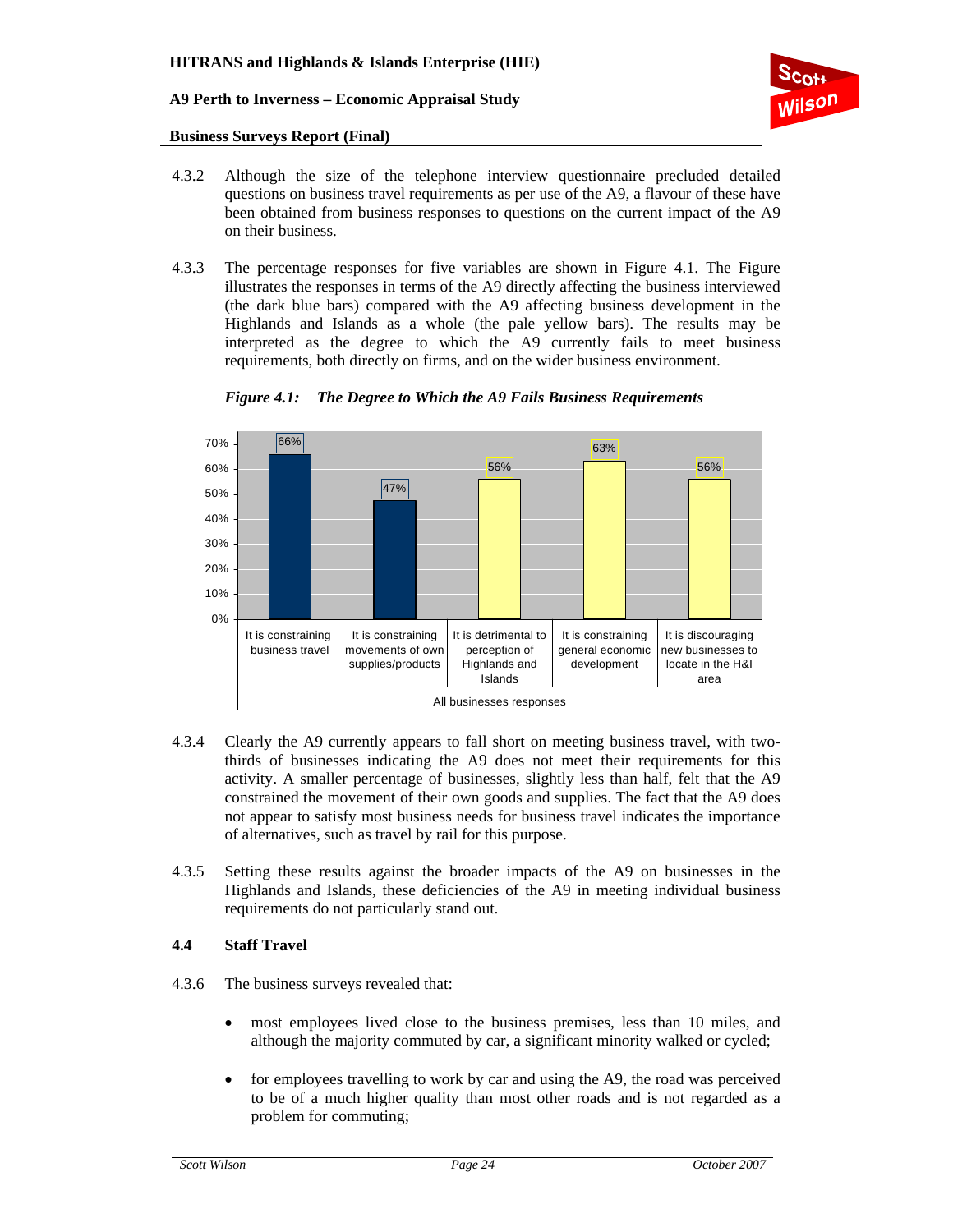

#### **Business Surveys Report (Final)**

- staff travel to work is only perceived to be a problem where there are recruitment difficulties for relatively low cost labour, partly a result of lack of alternatives cars for those commuting longer distances;
- companies relying on significant staff travel considered that increased congestion and delays have only a small impact on their business; and
- businesses with a large share of their markets and customers in the central belt considered rail links as a practical alternative, so the A9 was seen as less crucial for business travel than some other major roads in the region.

#### **4.5 Other Road Transport Issues**

- 4.5.1 The overall message of the surveys was that safety and journey reliability were the most important issues regarding road transport. However:
	- the tourism and leisure sector is heavily dependent on road access to the region, including the A9 for tourist businesses based in the north and north-east of the study area, but the A9 was not a specific requirement for access for parts of the tourist sector sited in the western parts of this region;
	- most companies sub-contracted their transport arrangements out to hauliers and other providers, and did not appear to be sensitive to transport related constraints; and
	- the greatest concern regarding transport as a whole was not about a specific mode but how transport was organised across the study area – in particular lack of alternatives in the road network, mode of transport and transport contractors.

#### **4.6 Business Perceptions of the A9 on Business Performance**

- 4.6.1 The A9 was perceived to be a key route for most of the businesses interviewed, however:
	- fewer businesses were prepared to blame the A9 directly for their performance than for the negative impression of the A9 on the region;
	- because it was a long distance route small changes in journey times, either longer or shorter, would be expected to have little impact on business location or competitiveness. Relatively bigger problems remained with congestion in the central belt and in Inverness itself;
	- journey time reliability and safety issues rather than overall journey times were more important to businesses. Congestion on the A9 would have to get very bad to have an effect because of the speed limit governing HGV traffic;
	- journey time unreliability hampered business planning and added to costs in a number of ways, with a particularly severe impact on the lifeline routes to the northern and western isles; and
	- significant increases in journey times would have an important impact on business operations given the tight regulation governing driver hours.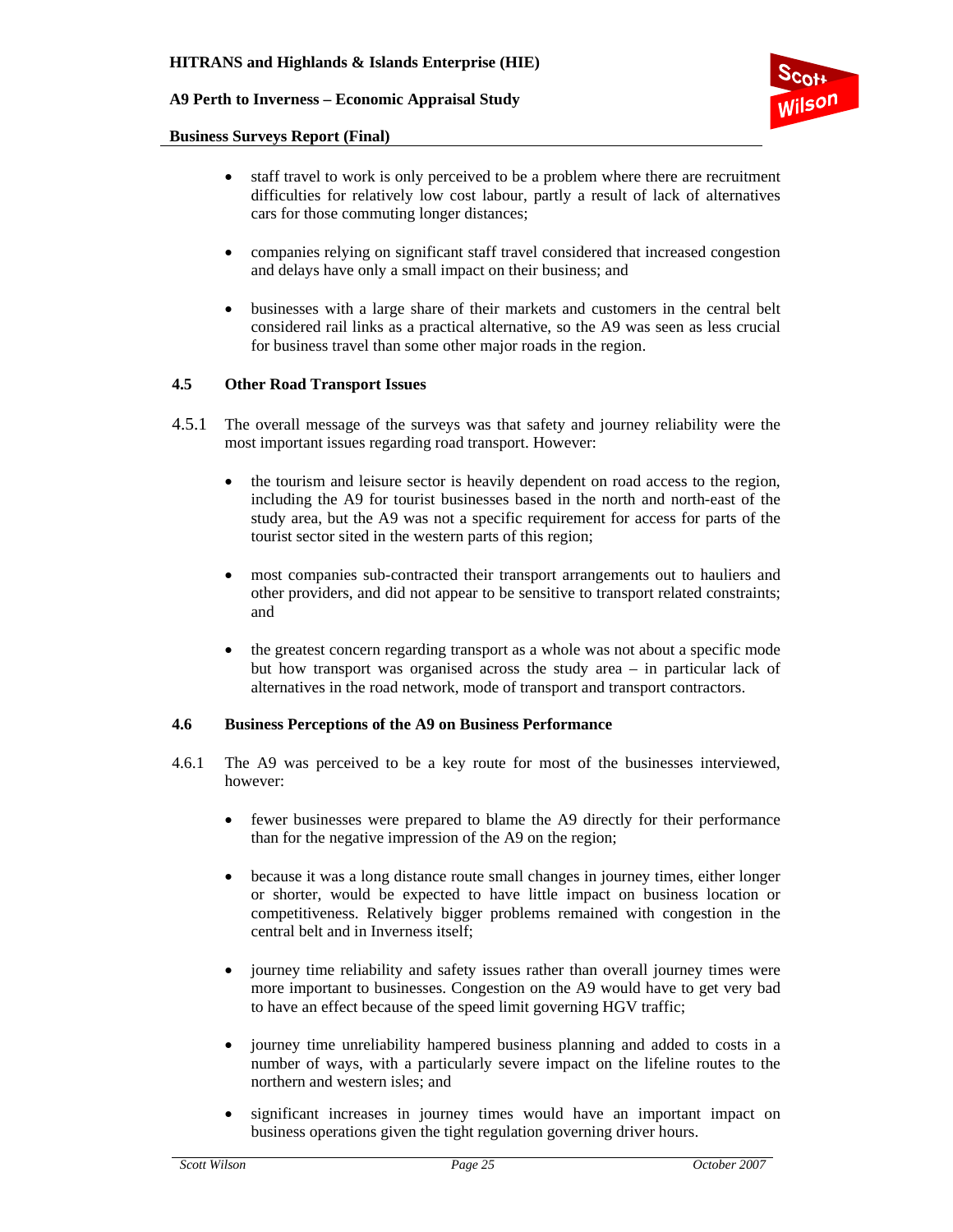

#### **Business Surveys Report (Final)**

#### **4.6 Business Impacts of A9 Improvements**

- 4.6.1 Most businesses were very supportive of the options available, many of which anticipated that:
	- improvements would encourage population growth at the northern end of the A9 Perth to Inverness corridor, encouraging business growth;
	- improvements would boost day visitor numbers to the region;
	- improvements would provide a positive or highly positive change in their travel efficiency, in particular:
		- $\triangleright$  large cost savings from increasing the speed limit for HGVs;
		- $\triangleright$  reduced stressful and difficult driving conditions leading to less stressed and more productive staff at work;
		- $\blacktriangleright$  help to plan driver rosters and break times better;
	- full dualling of the entire route between Perth and Inverness would have the most impact on their business, and dualling should be complemented by ancillary services for HGV drivers;
	- dualling between Drumochter and Kingussie and between Ballinluig and Perth would make the biggest difference, and a mix of dual and single carriageway in any part of the route was very dangerous;
	- upgrading the A9 would have no impact on their recruitment policy;
	- improvements may encourage locally employed staff to seek work further afield; and
	- they would not wish investment in the A9 at the expense of other transport priorities.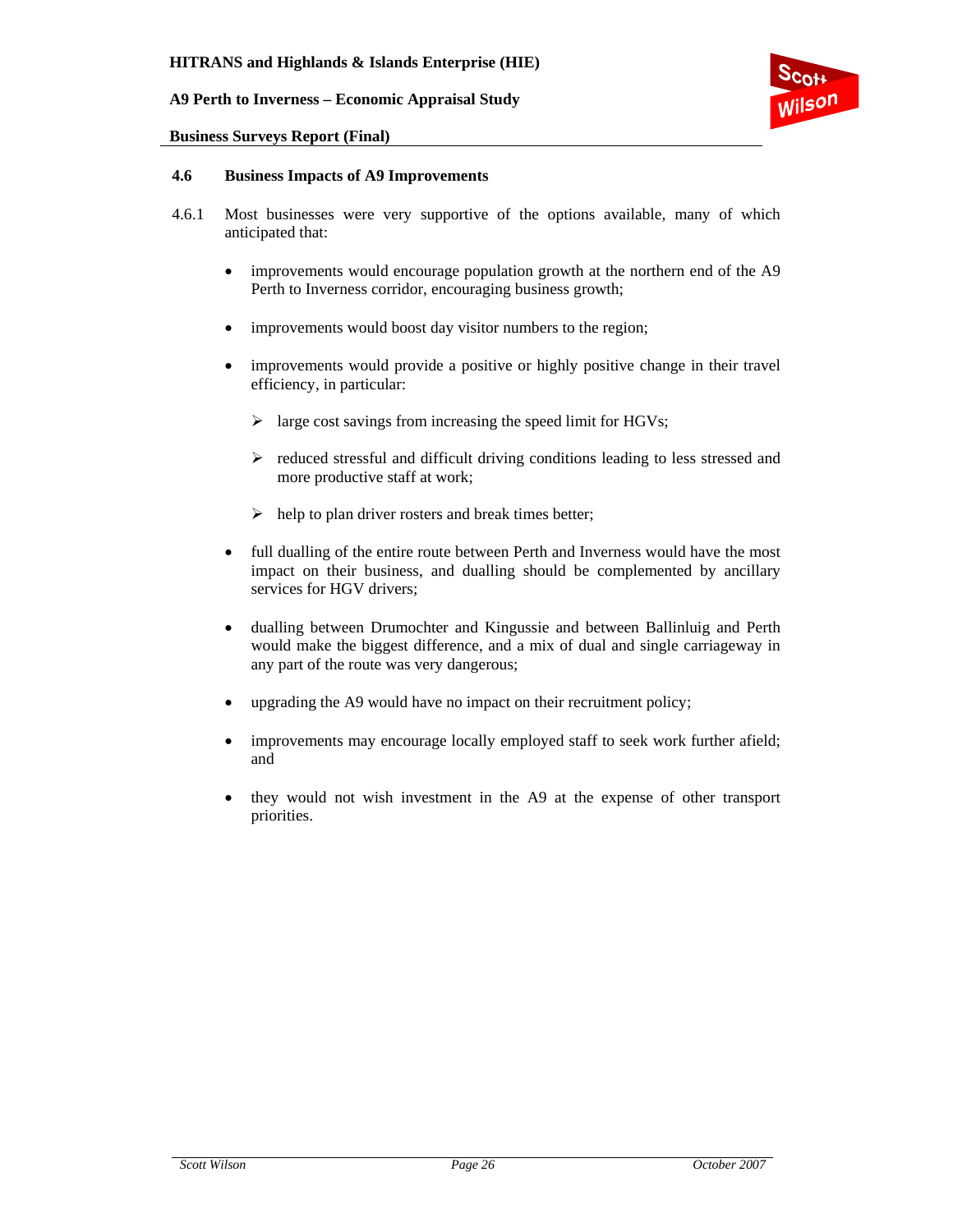**Appendix A** 

**Stakeholder Questionnaire (Telephone)**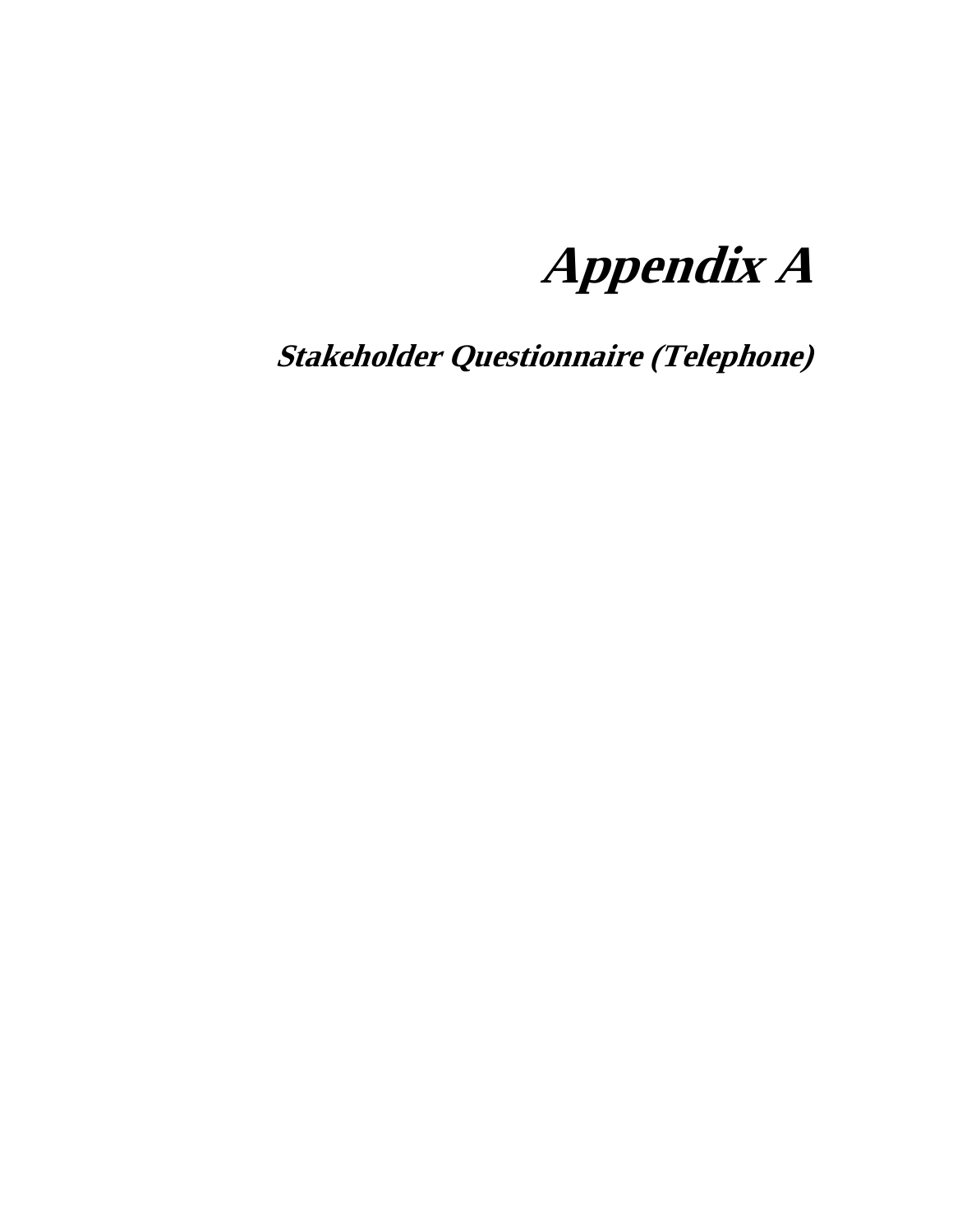# **Stakeholder Questionnaire (telephone)**

| INTERVIEWER SIGN  |  |
|-------------------|--|
| INTERVIEWER PRINT |  |
| DATE OF INTERVIEW |  |

| Q1  | How do you describe what your business does at this location?                                         |     |     | <b>ROUTE</b>    |
|-----|-------------------------------------------------------------------------------------------------------|-----|-----|-----------------|
|     |                                                                                                       | (1) | (2) |                 |
|     | Agriculture, hunting and forestry                                                                     |     |     |                 |
|     | Fishing                                                                                               | 0   | 2   |                 |
|     | Mining and quarrying                                                                                  | O   | 3   |                 |
|     | Manufacturing                                                                                         | 0   | 4   |                 |
|     | Electricity, gas and water supply                                                                     | O   | 5   |                 |
|     | Construction                                                                                          | 0   | 6   |                 |
|     | Wholesale and retail trade; repair of motor vehicles, motorcycles and<br>personal and household goods | 0   | 7   | <b>GO TO Q2</b> |
|     | Hotels, Restaurants and B&B's                                                                         | 0   | 8   |                 |
|     | Transport, storage and communication                                                                  | 0   | 9   |                 |
|     | Financial intermediation                                                                              |     | 0   |                 |
|     | Real estate, renting and business activities                                                          |     |     |                 |
|     | Public administration and defence; compulsory social security                                         |     | 2   |                 |
|     | Education                                                                                             |     | 3   |                 |
|     | Health and social work                                                                                |     | 4   |                 |
|     | Other community, social and personal service activities                                               |     | 5   |                 |
|     | Private households with employed persons                                                              |     | 6   |                 |
|     | Extra-territorial organisations and bodies                                                            |     | 7   |                 |
|     | Leisure/ Tourist Industry                                                                             |     | 8   |                 |
|     | Other                                                                                                 | 1   | 9   | GO TO Q1A       |
| Q1A | Please specify                                                                                        |     |     | <b>ROUTE</b>    |
|     |                                                                                                       | (3) | (4) |                 |
|     |                                                                                                       |     |     |                 |

**Please confirm this business location, the location of your HQ if different, and the locations of any other parts of the business.**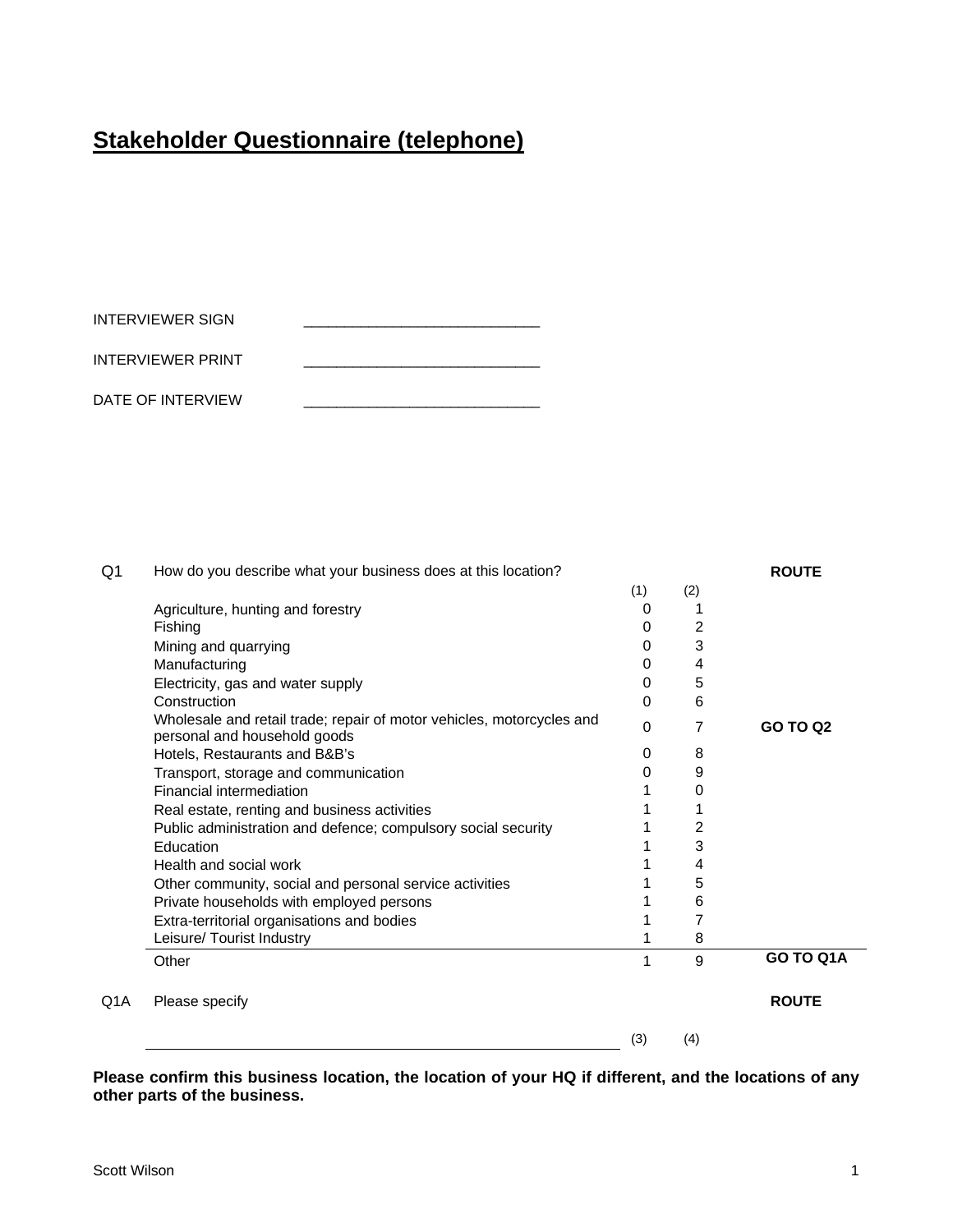| Q2             | Location of business contacted                                      |                |                     | <b>ROUTE</b>     |
|----------------|---------------------------------------------------------------------|----------------|---------------------|------------------|
|                | <b>PROMPT IF NECESSARY</b>                                          | (5)            | (6)                 |                  |
|                | Inverness & East Highland                                           | 0              | 1                   |                  |
|                | Caithness & Sutherland                                              | $\pmb{0}$      | $\overline{c}$      |                  |
|                | Skye & Wester Ross                                                  | 0              | 3                   |                  |
|                | Lochaber                                                            | 0              | 4                   |                  |
|                | Orkney                                                              | 0              | 5                   |                  |
|                | Lewis & Harris                                                      | 0              | 6                   |                  |
|                | Moray                                                               | 0              | $\overline{7}$      |                  |
|                | <b>Central Belt</b>                                                 | 0              | 8                   |                  |
|                | <b>Other Scotland</b>                                               | 0              | 9                   |                  |
|                | $UK - other$                                                        | 1              | 0                   |                  |
|                | Other Highlands & Islands (please specify)                          | 1              | 1                   |                  |
|                |                                                                     |                |                     |                  |
| Q <sub>3</sub> | Is this your company's Head Office?                                 |                |                     | <b>ROUTE</b>     |
|                | Yes                                                                 |                | (7)                 | Q <sub>3</sub> b |
|                | No                                                                  |                | 1<br>$\overline{2}$ | Q3a              |
|                |                                                                     |                |                     |                  |
| Q3a            | Where is the company's Head Office?                                 |                |                     | <b>ROUTE</b>     |
|                | <b>PROMPT IF NECESSARY</b>                                          | (8)            |                     |                  |
|                | Highlands & Islands                                                 | 1              |                     |                  |
|                | <b>Central Belt</b>                                                 | $\overline{2}$ |                     |                  |
|                | Rest of Scotland                                                    | 3              |                     |                  |
|                | Rest of UK                                                          | 4              |                     |                  |
|                | Overseas                                                            | 5              |                     |                  |
| Q3b            | Does the company have premises in any other locations? If so, where |                |                     | <b>ROUTE</b>     |
|                | <b>PROMPT IF NECESSARY</b>                                          | (9)            |                     |                  |
|                | Highlands & Islands                                                 | 1              |                     |                  |
|                |                                                                     |                |                     |                  |
|                | <b>Central Belt</b>                                                 | $\overline{2}$ |                     |                  |
|                | Rest of Scotland                                                    | 3              |                     |                  |
|                | Rest of UK                                                          | 4              |                     |                  |
|                | Overseas                                                            | 5              |                     |                  |
|                |                                                                     |                |                     |                  |

#### Q4 Which of the following issues are important to your business location? (please use a five point scale where 1 = very important and 5 = not important) **ROUTE**

|                                 | <b>Very</b><br>Important | Important | Neither /<br><b>Nor</b> | <b>Not</b><br><b>Especially</b><br>Important | <b>Not</b><br>Important | Don't<br>know |      |
|---------------------------------|--------------------------|-----------|-------------------------|----------------------------------------------|-------------------------|---------------|------|
| Access to workforce             |                          |           | ◠                       |                                              | 5                       | 6             | (10) |
| Access to skilled labour        |                          |           | 3                       |                                              | 5                       | 6             | (11) |
| Proximity to                    |                          |           | 3                       |                                              | 5                       | 6             | (12) |
| customers/markets               |                          |           |                         |                                              |                         |               |      |
| Proximity to supplies/suppliers |                          | ⌒         | 3                       |                                              | 5                       | 6             | (13) |
| Proximity/location of HQ        |                          |           | 3                       |                                              | 5                       | 6             | (14) |
| Access to road trunk routes     |                          |           |                         |                                              |                         | 6             | (15) |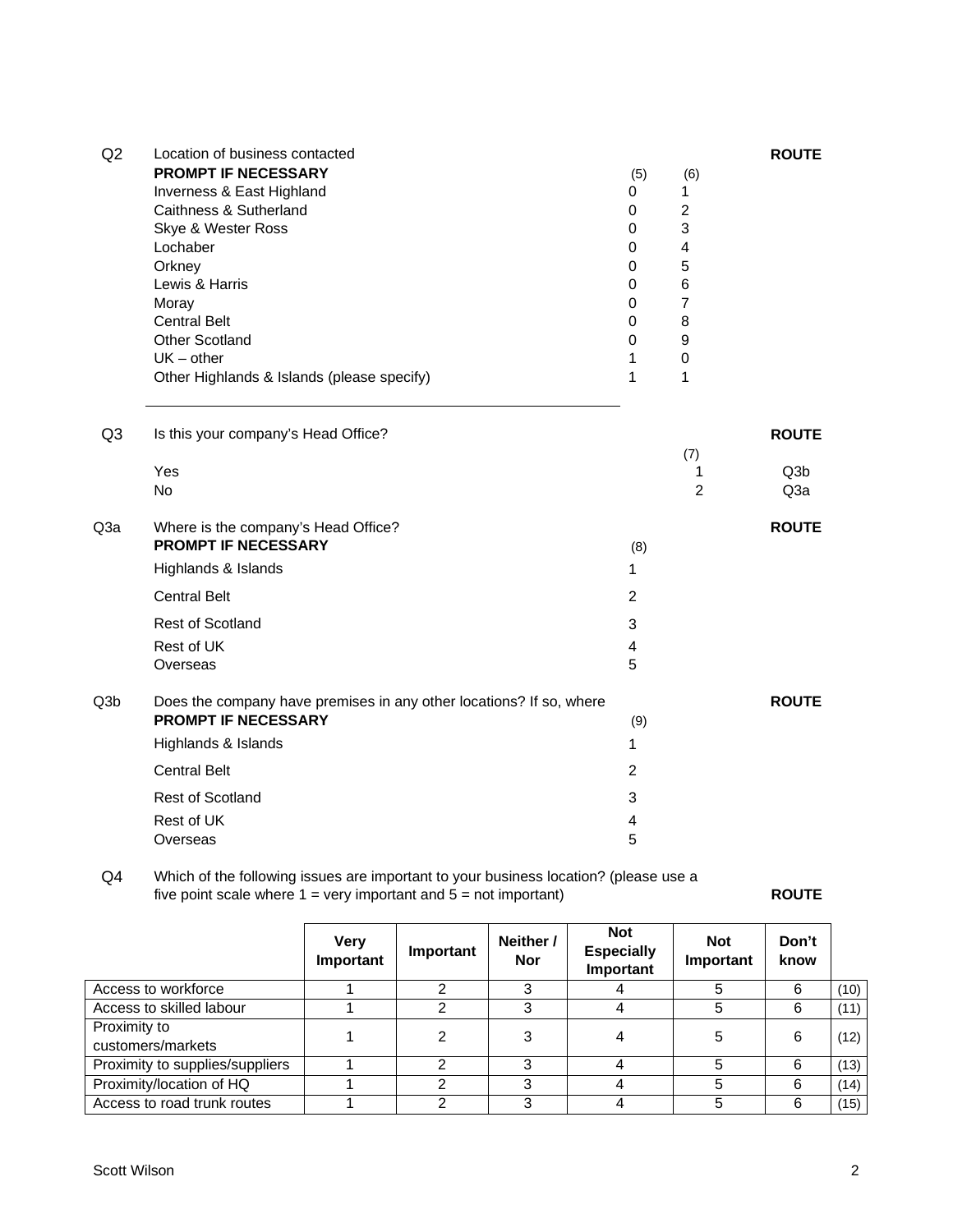| Access to airports |  |  |  | (4C)<br>∶ ب ا |
|--------------------|--|--|--|---------------|
| Access to ports    |  |  |  |               |
| Access to rail     |  |  |  | 101<br>10     |

Q5 To what extent are the following factors a strength or a weakness of the current location of your business? (tick appropriate box) **ROUTE** 

|                                 | <b>Big</b><br><b>Strength</b> | <b>Moderate</b><br><b>Strength</b> | <b>Neutral</b> | <b>Moderate</b><br>Weakness | <b>Big</b><br><b>Weakness</b> | Don't<br>know |      |
|---------------------------------|-------------------------------|------------------------------------|----------------|-----------------------------|-------------------------------|---------------|------|
| Recruitment of workforce        |                               |                                    | 3              |                             | 5                             | 6             | (19) |
| Recruitment of skilled labour   |                               | 2                                  | 3              |                             | 5                             | 6             | (20) |
| Retention of skilled labour     |                               | 2                                  | 3              |                             | 5                             | 6             | (21) |
| Proximity to                    |                               | 2                                  |                |                             | 5                             | 6             | (22) |
| customers/markets               |                               |                                    |                |                             |                               |               |      |
| Proximity to supplies/suppliers |                               | 2                                  | 3              |                             | 5                             | 6             | (23) |
| Access to road trunk routes     |                               | 2                                  | 3              |                             | 5                             | 6             | (24) |
| Access to airports              |                               | 2                                  | 3              |                             | 5                             | 6             | (25) |
| Access to ports                 |                               | 2                                  | 3              |                             | 5                             | 6             | (26) |
| Access to rail                  |                               | ົ                                  | 3              |                             | 5                             | 6             | (27) |
| Location of HQ                  |                               | າ                                  | 3              |                             | 5                             | 6             | (28) |

| Q6               | How many employees are there in the business at this location? |      | <b>ROUTE</b> |
|------------------|----------------------------------------------------------------|------|--------------|
|                  | <b>PROMPT IF NECESSARY</b>                                     | (29) |              |
|                  | Less than 10                                                   |      |              |
|                  | $10 - 25$                                                      | 2    |              |
|                  | $25 - 50$                                                      | 3    |              |
|                  | $50 - 100$                                                     | 4    |              |
|                  | $100 - 400$                                                    | 5    |              |
|                  | More than 400                                                  | 6    |              |
|                  | Don't know                                                     | 7    |              |
| Q <sub>6</sub> a | Throughout the company?                                        |      | <b>ROUTE</b> |
|                  | <b>PROMPT IF NECESSARY</b>                                     | (30) |              |
|                  | Less than 10                                                   |      |              |
|                  |                                                                |      |              |
|                  | $10 - 25$                                                      | 2    |              |
|                  | $25 - 50$                                                      | 3    |              |
|                  | $50 - 100$                                                     | 4    |              |
|                  | $100 - 400$                                                    | 5    |              |
|                  | More than 400                                                  | 6    |              |

#### Q7 What percentage of your employees live...(Give % if possible) **ROUTE PROMPT WITH SCALE**

|                                 | All | <b>More</b><br>than<br>75% | $50% -$<br>75% | $25% -$<br>50% | Less<br>than<br>25% | <b>None</b> | Don't<br>know |      |
|---------------------------------|-----|----------------------------|----------------|----------------|---------------------|-------------|---------------|------|
| Less than 10 miles from site    |     |                            |                |                |                     |             |               | (31) |
| Between 10 - 40 miles from site |     |                            |                |                |                     | 6           |               | (32) |
| Elsewhere in the Highlands      |     |                            |                |                |                     | 6           |               | (33) |
| Further afield                  |     |                            |                |                |                     | 6           |               | (34) |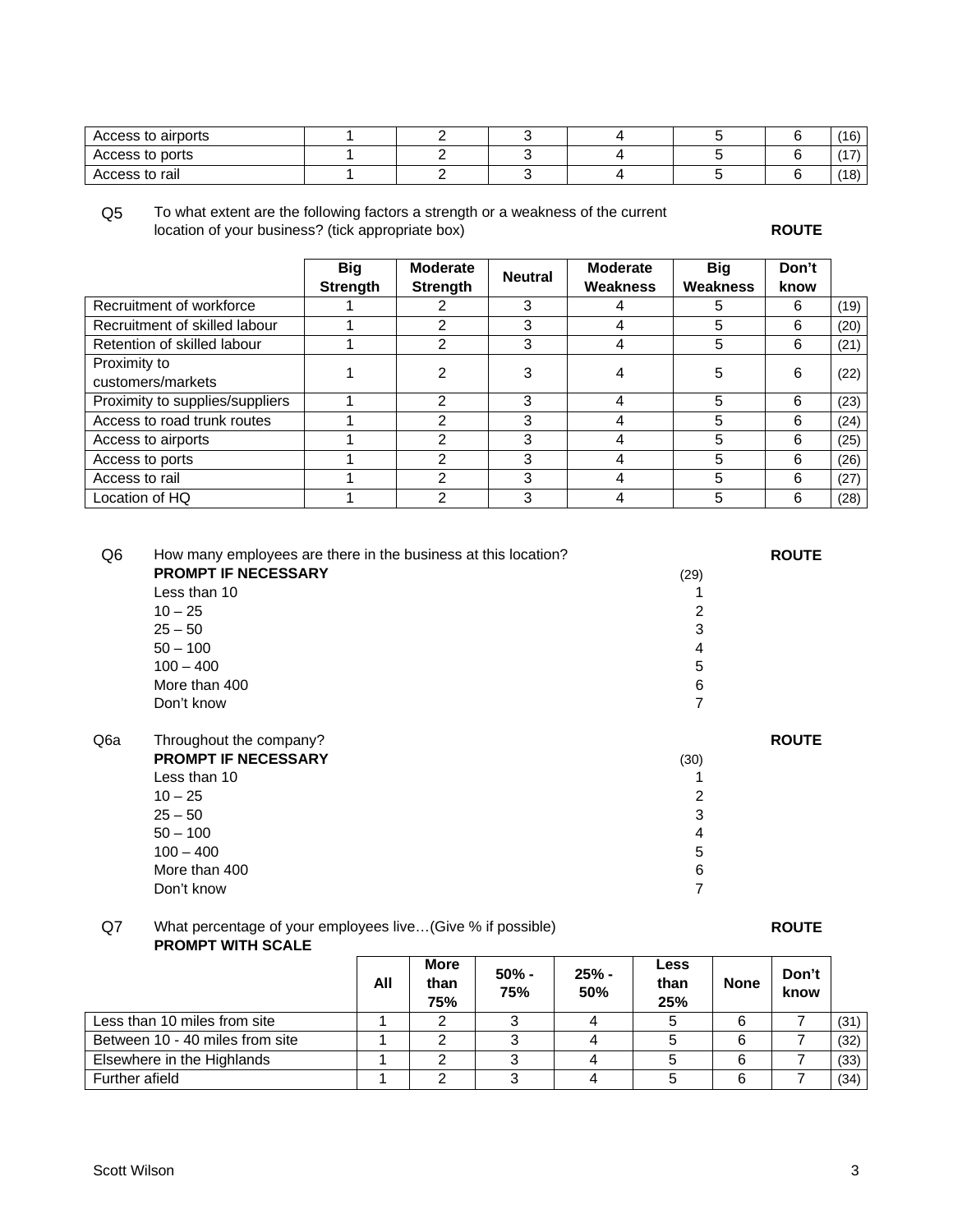#### Q8 What percentage of your employees commute to and from work by.......? **ROUTE PROMPT WITH SCALE**

|             | All | <b>More</b><br>than<br>75% | 50% -<br>75% | 25% -<br>50% | Less<br>than<br>25% | <b>None</b> | Don't<br>know |      |
|-------------|-----|----------------------------|--------------|--------------|---------------------|-------------|---------------|------|
| Car         |     | 2                          | ົ            | 4            | 5                   | 6           |               | (35) |
| <b>Bus</b>  |     | 2                          | ົ<br>د       | 4            | 5                   | 6           |               | (36) |
| Train       |     | ◠                          | ົ            | 4            | 5                   | 6           |               | (37) |
| Taxi        |     | 2                          | ົ            | 4            | 5                   | 6           |               | (38) |
| Cycle/ Walk |     | ◠                          | ົ            | 4            |                     | 6           |               | (39) |

| Q9 | For which of the following reasons do any of your staff travel at least once a month? |      | <b>ROUTE</b> |
|----|---------------------------------------------------------------------------------------|------|--------------|
|    | <b>READ OUT CODE ALL THAT APPLY</b>                                                   |      |              |
|    | Meetings with (potential) customers?                                                  | (40) |              |
|    | Meetings with (potential) suppliers?                                                  | (41) |              |
|    | Delivering goods?                                                                     | (42) |              |
|    | Picking up supplies?                                                                  | (43) |              |
|    | Internal business meetings?                                                           | (44) |              |
|    | Access to business services- banking, legal, financial etc?                           | (45) |              |
|    | None of the above                                                                     | (46) |              |
|    | Don't know                                                                            | (47) |              |

#### **ASK Q10 FOR EACH REASON CODED ABOVE**

#### Q10 How frequently do employees travel for the following reasons? **ROUTE**

#### **PROMPT WITH SCALE IF NECESSARY**

|                                                                | Once a<br>week or<br>more | Once<br>every<br>fortnight | Once a<br>month | Once<br>every 6<br>months | <b>Less</b><br>frequently<br>than once<br>every 6<br>months | <b>Never</b> | Don't<br>know |      |
|----------------------------------------------------------------|---------------------------|----------------------------|-----------------|---------------------------|-------------------------------------------------------------|--------------|---------------|------|
| Meetings with (potential)<br>customers?                        |                           | 2                          | 3               | 4                         | 5                                                           | 6            | 7             | (48) |
| Meetings with (potential)<br>suppliers?                        |                           | 2                          | 3               | 4                         | 5                                                           | 6            |               | (49) |
| Delivering goods?                                              |                           | 2                          | 3               | 4                         | 5                                                           | 6            | 7             | (50) |
| Picking up supplies?                                           |                           | 2                          | 3               | 4                         | 5                                                           | 6            | 7             | (51) |
| Internal business meetings?                                    |                           | 2                          | 3               | 4                         | 5                                                           | 6            | 7             | (52) |
| Access to business services-<br>banking, legal, financial etc? |                           | 2                          | 3               | 4                         | 5                                                           | 6            |               | (53) |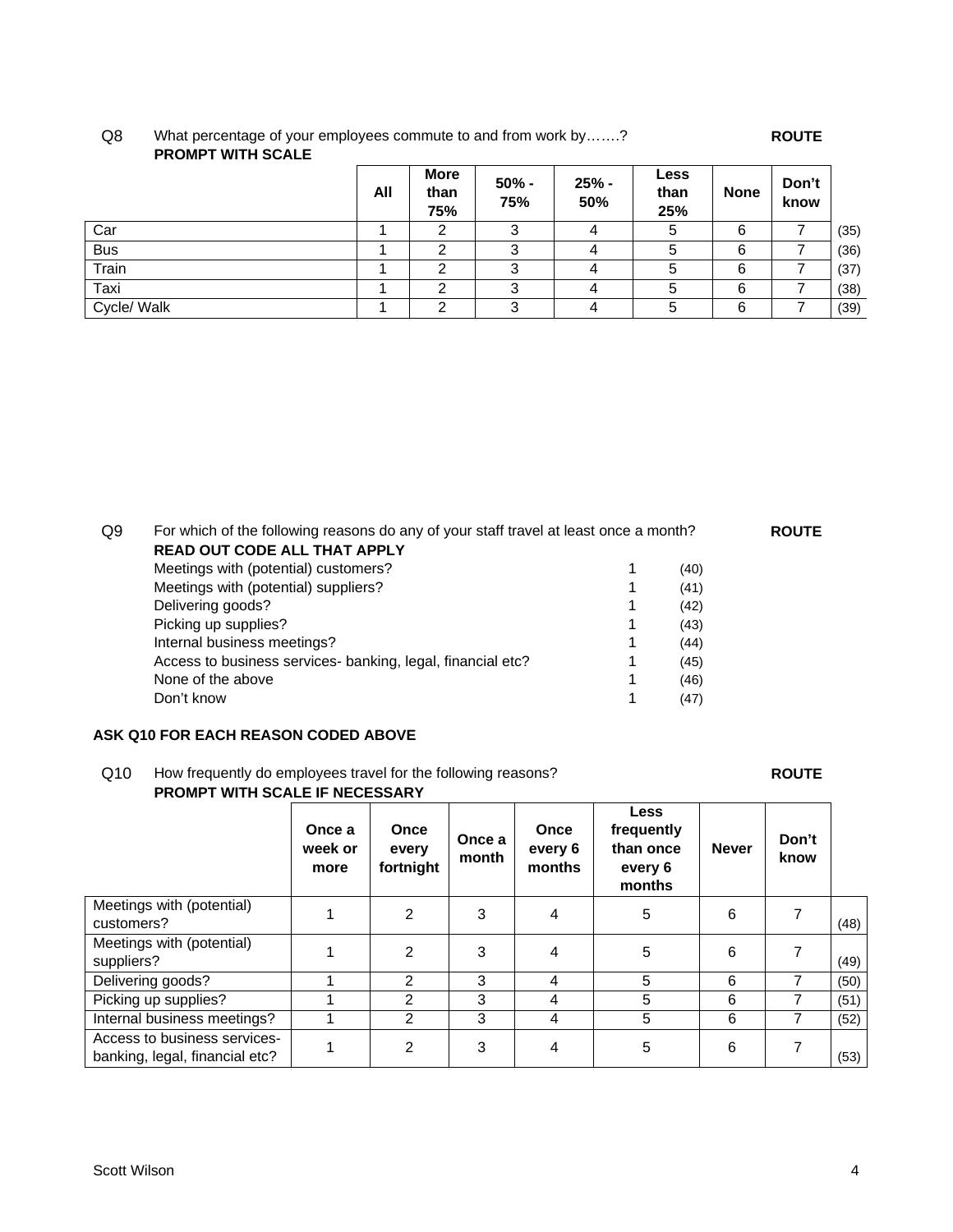# Q11 What percentage of all staff business travel is by: **ROUTE**

|                  | All | <b>More</b><br>than<br>75% | 50% -<br>75% | 25% -<br>50% | <b>Less</b><br>than<br>25% | <b>None</b> | Don't<br>know |      |
|------------------|-----|----------------------------|--------------|--------------|----------------------------|-------------|---------------|------|
| Air              |     | 2                          |              | 4            | 5                          | 6           |               | (54) |
| Rail             |     | ົ                          | ົ            | 4            | b                          | 6           |               | (55) |
| Road (car)       |     | 2                          | ົ            | 4            | 5                          | 6           |               | (56) |
| Road (bus/coach) |     | ◠                          | ົ            | 4            | 5                          | 6           |               | (57) |

#### **PROMPT WITH SCALE IF NECESSARY**

Q12 Where percentage of your clients are based: (please give % if possible) **ROUTE PROMPT WITH SCALE IF NECESSARY**

|                               | All | <b>More</b><br>than<br>75% | $50% -$<br>75% | 25% -<br>50% | <b>Less</b><br>than<br>25% | <b>None</b> | Don't<br>know |      |
|-------------------------------|-----|----------------------------|----------------|--------------|----------------------------|-------------|---------------|------|
| Within 20 miles               |     |                            | د              |              | 5                          | 6           |               | (58) |
| $20 - 50$ miles               |     | 2                          | 3              | 4            | 5                          | 6           |               | (59) |
| Rest of Highlands and Islands |     | 2                          | 3              | 4            | 5                          | 6           |               | (60) |
| <b>Central Belt</b>           |     | 2                          | 3              | 4            | 5                          | 6           |               | (61) |
| Elsewhere in Scotland         |     | 2                          | 3              | 4            | 5                          | 6           |               | (62) |
| Elsewhere in UK               |     | 2                          | 3              | 4            | 5                          | 6           |               | (63) |
| Rest of world                 |     | 2                          | 3              |              | 5                          | 6           |               | (64) |

Q13 In terms of *physical* sales (thinking in terms of weight and volume rather than price), what percentage of these are delivered using: **ROUTE ROUTE** 

#### **INTERVIEWER INSTRUCTION – IF RESPONDENT ASKED, WE MEAN BY WEIGHT/VOLUME**

|                                  | All | <b>More</b><br>than<br>75% | $50% -$<br>75% | $25% -$<br>50% | <b>Less</b><br>than<br>25% | <b>None</b> | Don't<br>know |      |
|----------------------------------|-----|----------------------------|----------------|----------------|----------------------------|-------------|---------------|------|
| Haulage Companies (Contract out) |     | 2                          | ≘              | 4              | 5                          | 6           |               | (65) |
| Own account (own fleet)          |     | 2                          | ົ              |                | 5                          | 6           |               | (66) |
| Road transport (Total)           |     | 2                          | ≘              |                | 5                          | 6           |               | (67) |
| Rail transport                   |     | 2                          | 3              | 4              | 5                          | 6           |               | (68) |
| Air transport                    |     | າ                          | ◠              | 4              | 5                          | 6           |               | (69) |
| Transport by Sea                 |     | っ                          |                | 4              | 5                          | 6           |               | (70) |

Q14 In terms of *physical* inputs (thinking in terms of weight and volume rather than price), what percentage of these are brought in using: **ROUTE ROUTE** 

#### **INTERVIEWER INSTRUCTION – IF RESPONDENT ASKED, WE MEAN BY WEIGHT/VOLUME**

|                                  | All | <b>More</b><br>than<br>75% | $50% -$<br>75% | $25% -$<br>50% | <b>Less</b><br>than<br>25% | <b>None</b> | Don't<br>know |      |
|----------------------------------|-----|----------------------------|----------------|----------------|----------------------------|-------------|---------------|------|
| Haulage Companies (Contract out) |     | 2                          |                |                | 5                          | 6           |               | (71) |
| Own account (own fleet)          |     | ◠                          |                |                | 5                          | 6           |               | (72) |
| Road transport (Total)           |     |                            |                |                |                            | 6           |               | (73) |
| Rail transport                   |     | ⌒                          |                |                | 5                          | 6           |               | (74) |
| Air transport                    |     | ◠                          |                |                | 5                          | 6           |               | (75) |
| <b>Transport by Sea</b>          |     |                            |                |                |                            |             |               | (76) |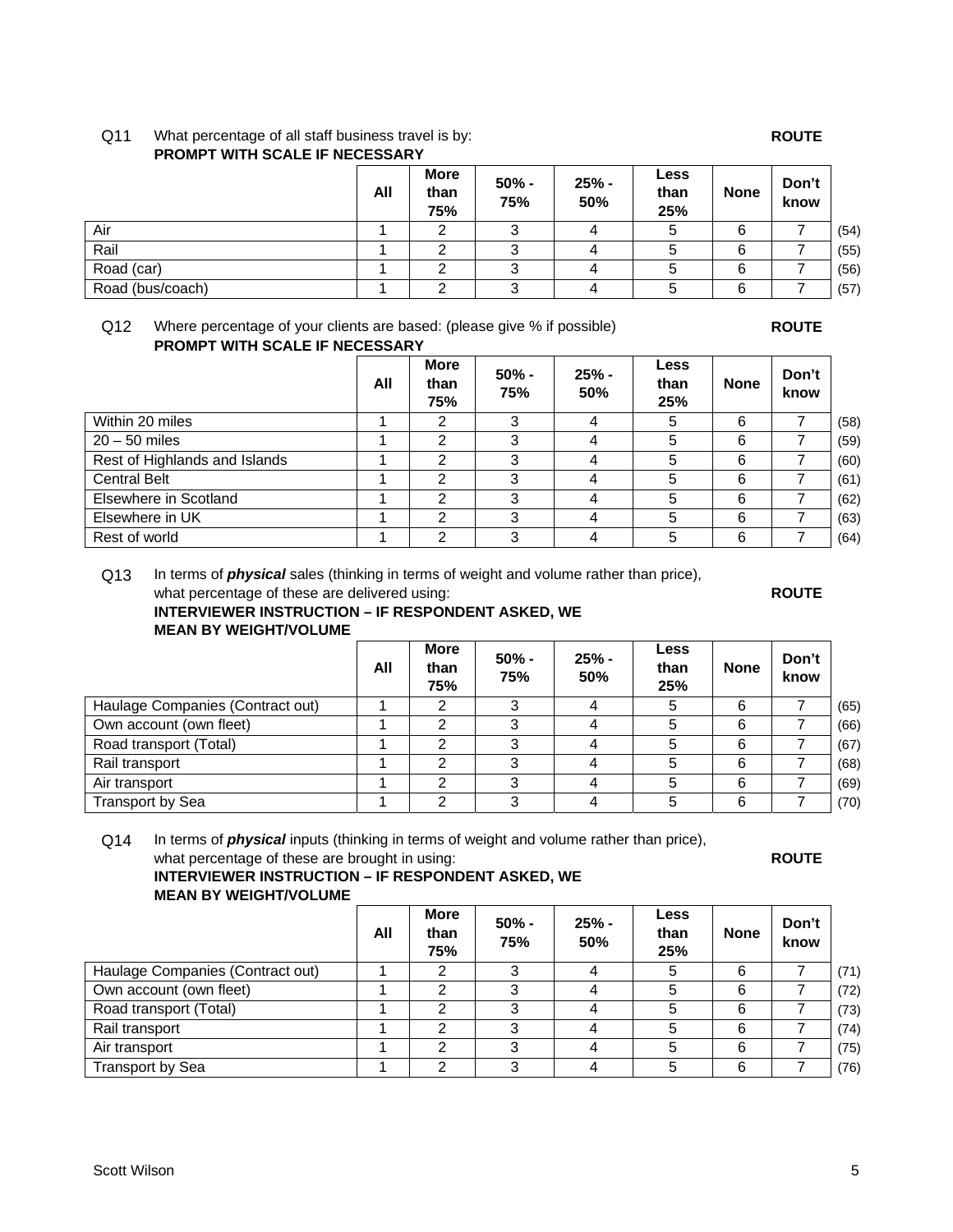# Scott Wilson 6

#### **ASK Q15 OF LEISURE/ SERVICE COMPANIES INCLUDING B&Bs, HOTELS, RESTAURANTS, ETC. (CODE 08 OR 18 AT Q1)**

Q15 For other types of sales, what percentage of these are sold using: **ROUTE PROMPT WITH SCALE IF NECESSARY**

|                                             | All | <b>More</b><br>than<br>75% | $50% -$<br>75% | $25% -$<br>50% | <b>Less</b><br>than<br>25% | <b>None</b> | Don't<br>know |      |
|---------------------------------------------|-----|----------------------------|----------------|----------------|----------------------------|-------------|---------------|------|
| Own premises                                |     | 2                          | ◠              | 4              | 5                          | 6           |               | (77) |
| Client premises                             |     | っ                          | ົ              | 4              | 5                          | 6           |               | (78) |
| Door to door calling                        |     | 2                          | ິ<br>J         | 4              | 5                          | 6           |               | (79) |
| Telephone calling (Inbound and<br>Outbound) |     | 2                          | 3              | 4              | 5                          | 6           |               | (80) |
| IT & Web based sales                        |     | っ                          |                |                | 5                          | 6           |               | (81) |

#### **ASK Q16 OF LEISURE/ TOURIST COMPANIES ONLY - B&Bs, HOTELS, RESTAURANTS, ETC. (CODE 08 OR 18 AT Q1)**

#### Q16 What percentage of your clients come from…… **ROUTE PROMPT WITH SCALE IF NECESSARY**

|                     | All | <b>More</b><br>than<br>75% | $50% -$<br>75% | $25% -$<br>50% | <b>Less</b><br>than<br>25% | <b>None</b> | Don't<br>know |      |
|---------------------|-----|----------------------------|----------------|----------------|----------------------------|-------------|---------------|------|
| Highlands & Islands |     |                            |                |                | 5                          | 6           |               | (82) |
| <b>Central Belt</b> |     |                            |                |                |                            | 6           |               | (83) |
| Rest of Scotland    |     |                            |                |                |                            | 6           |               | (84) |
| Rest of UK          |     | ◠                          | ົ              |                | 5                          | 6           |               | (85) |
| Overseas            |     |                            |                |                |                            | 6           |               | (86) |

#### **ASK Q17 OF LEISURE/ TOURIST COMPANIES ONLY - B&Bs, HOTELS, RESTAURANTS, ETC. (CODE 08 OR 18 AT Q1)**

Q17 *Approximately* what proportion of clients arrive *to the area* by..... **ROUTE PROMPT WITH SCALE IF NECESSARY**

|                                                                  | All | <b>More</b><br>than<br>75% | $50% -$<br>75% | $25% -$<br>50% | Less<br>than<br>25% | <b>None</b> | Don't<br>know |      |
|------------------------------------------------------------------|-----|----------------------------|----------------|----------------|---------------------|-------------|---------------|------|
| Air                                                              |     | ົ                          |                |                | 5                   | 6           |               | (87) |
| Road – car                                                       |     | 2                          |                | 4              | 5                   | 6           |               | (88) |
| Road - bus/coach                                                 |     |                            |                |                | 5                   | 6           |               | (89) |
| Rail                                                             |     | ົ                          | 3              | 4              | 5                   | 6           |               | (90) |
| Of the clients that come by road – what<br>proportion use the A9 |     | 2                          | 3              | 4              | 5                   | 6           |               | (91) |

Q18 Can you please confirm your annual turnover at these premises: **ROUTE**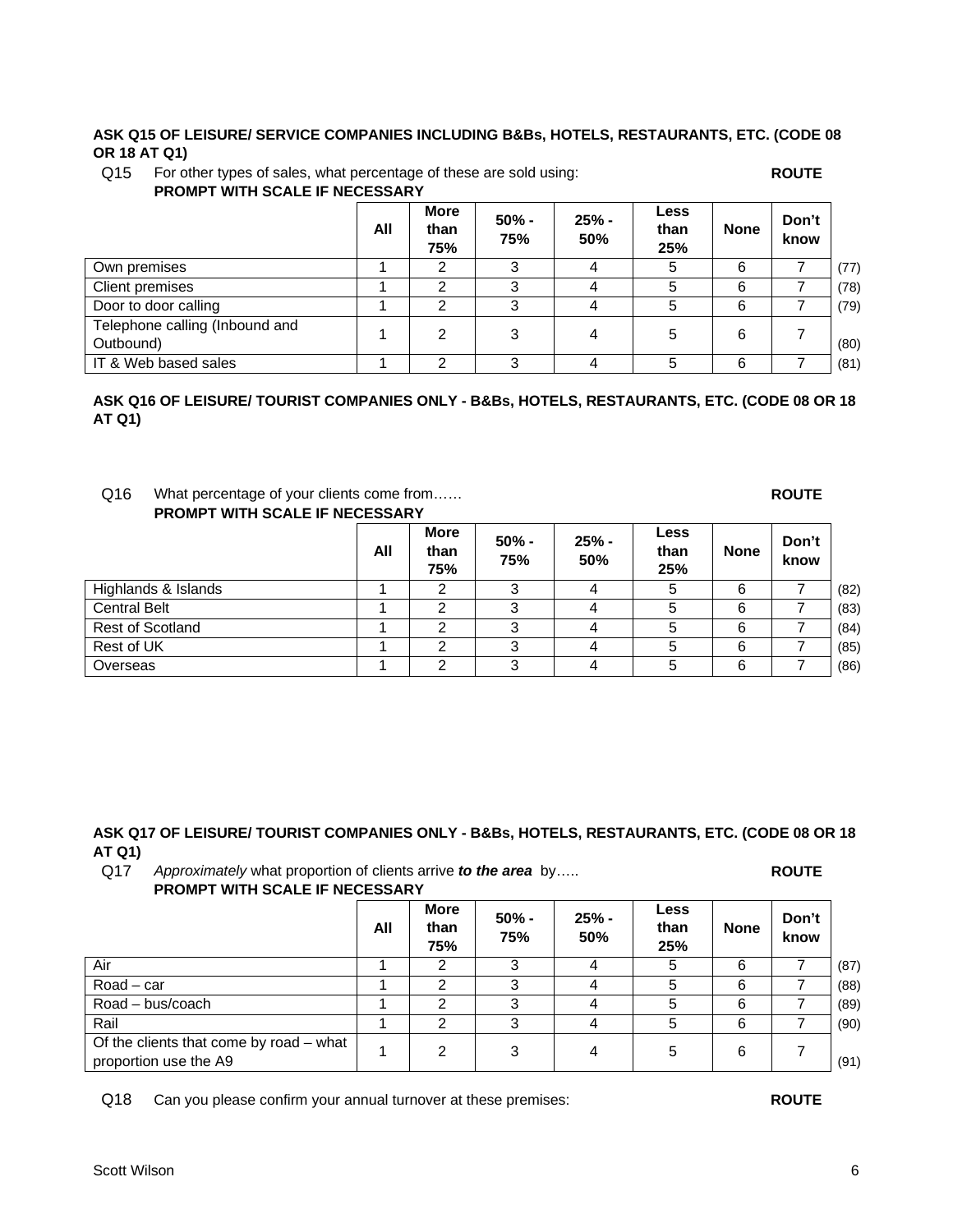|     | <b>PROMPT WITH SCALE IF NECESSARY</b>                     | (92) |              |
|-----|-----------------------------------------------------------|------|--------------|
|     | Less than £50k                                            |      |              |
|     | $£50k - £250k$                                            | 2    |              |
|     | £250k - £500k                                             | 3    |              |
|     | $£500k - £1m$                                             | 4    |              |
|     | $£1m - £3m$                                               | 5    |              |
|     | More than £3m                                             | 6    |              |
|     | Don't know                                                |      |              |
|     | Refused                                                   | 8    |              |
|     |                                                           |      |              |
| Q19 |                                                           |      | <b>ROUTE</b> |
|     | Throughout the company?<br>PROMPT WITH SCALE IF NECESSARY |      |              |
|     | Less than £50k                                            | (93) |              |
|     | $£50k - £250k$                                            | 2    |              |
|     | $£250k - £500k$                                           | 3    |              |
|     | $£500k - £1m$                                             | 4    |              |
|     | $£1m - £3m$                                               | 5    |              |
|     | More than £3m                                             | 6    |              |
|     | Don't know                                                |      |              |

Q20 By how much do you see your business developing in the next five years in terms of - **ROUTE PROMPT WITH SCALE** 

|                                                              | Up by<br>more<br>than<br>40% | Up by 20%<br>- 40% | Up by 5%<br>$-20%$ | <b>Between</b><br>5% up<br>and $5%$<br>down | Down by<br>more<br>than 5% | Down<br>by 20% -<br>40% | Down by<br>more than<br>40% | Don't<br>know |      |
|--------------------------------------------------------------|------------------------------|--------------------|--------------------|---------------------------------------------|----------------------------|-------------------------|-----------------------------|---------------|------|
| Turnover growth/(decline)                                    |                              | $\overline{2}$     | 3                  | 4                                           | 5                          | 6                       | 7                           | 8             | (94) |
| Employment<br>growth/(decline)                               |                              | $\overline{2}$     | 3                  | 4                                           | 5                          | 6                       |                             | 8             | (95) |
| Growth/(decline) in land<br>area occupied by the<br>business |                              | 2                  | 3                  | 4                                           | 5                          | 6                       |                             | 8             | (96) |
| Growth/(decline) in<br>number of subsidiaries                |                              | $\overline{2}$     | 3                  | 4                                           | 5                          | 6                       |                             | 8             | (97) |

| Q <sub>21</sub> | Can you comment on what reasons underscores these changes (or indeed the lack of          |              |
|-----------------|-------------------------------------------------------------------------------------------|--------------|
|                 | change)? For instance how much effect will each of the following have on your             |              |
|                 | business: (please use a five point scale where $1 =$ major effect and $5 =$ minor effect) | <b>ROUTE</b> |
|                 | PROMPT WITH SCALE IF NECESSARY                                                            |              |

|                                                        | <b>Major</b><br><b>Effect</b> | <b>Fairly Major</b><br><b>Effect</b> | Neither /<br><b>Nor</b> | <b>Fairly Minor</b><br><b>Effect</b> | <b>Minor</b><br><b>Effect</b> | Don't<br>know |       |
|--------------------------------------------------------|-------------------------------|--------------------------------------|-------------------------|--------------------------------------|-------------------------------|---------------|-------|
| Change in demand for your<br>products or services      |                               | 2                                    | 3                       | 4                                    | 5                             | 6             | (98)  |
| Changes in costs of suppliers and<br>inputs            |                               | 2                                    |                         |                                      | 5                             | 6             | (99)  |
| Road network issues connecting<br>your area            |                               | 2                                    |                         |                                      | 5                             | 6             | (100) |
| Other transport infrastructure<br>connecting your area |                               | 2                                    |                         |                                      | 5                             | 6             | (101) |
| Recruitment of employees                               |                               | 2                                    | 3                       | 4                                    | 5                             | 6             | (102) |
| Recruitment of skilled staff                           |                               | 2                                    | 3                       |                                      | 5                             | 6             | (103) |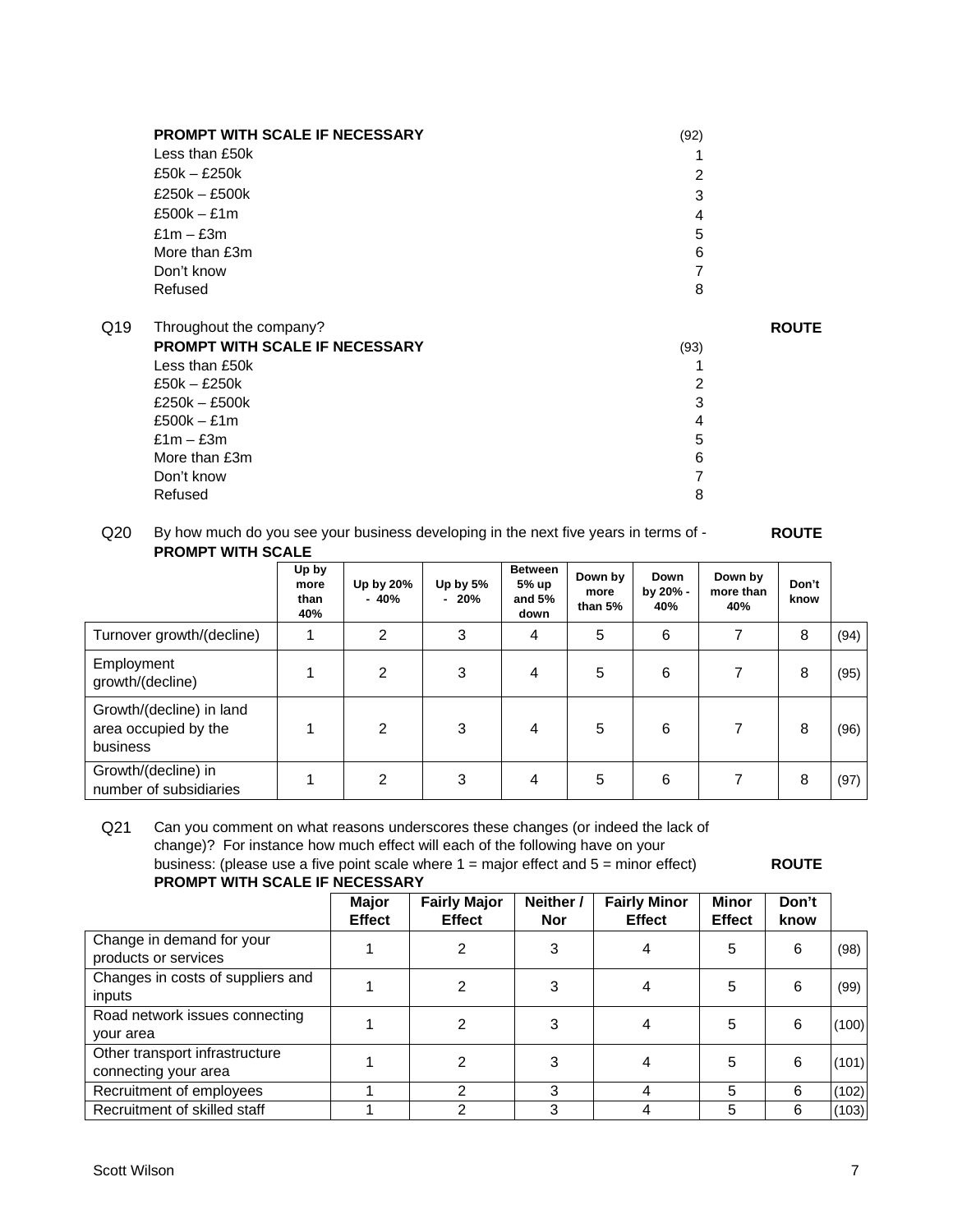| . .<br>$\sim$<br>υı<br>emion<br><b>১</b> ાતા<br>- - - - - |  |  |  |        |
|-----------------------------------------------------------|--|--|--|--------|
| <b>issues</b><br>nıc<br>~<br>10 I H<br>. ורי<br>≂         |  |  |  | $\sim$ |

#### Q22 Which of the following (other) issues are important to your business? (please use a five point scale where 1 = very important and 5 = not important) **ROUTE PROMPT WITH SCALE IF NECESSARY**

|                                               | <b>Very</b><br>Important | Important | Neither /<br><b>Nor</b> | <b>Not</b><br><b>Especially</b><br>Important | <b>Not</b><br>Important | Don't<br>know |       |
|-----------------------------------------------|--------------------------|-----------|-------------------------|----------------------------------------------|-------------------------|---------------|-------|
| Lower Journey Times                           |                          |           | ົ                       |                                              |                         | 6             | (106) |
| More Reliable Journey Times                   |                          |           |                         |                                              |                         | 6             | (107) |
| <b>Reduced Platooning</b>                     |                          |           | 3                       |                                              |                         | 6             | (108) |
| <b>Improved Driving Safety</b>                |                          |           | ົ                       |                                              |                         | 6             | (109) |
| <b>Reduced Stressful/Difficult</b><br>Driving |                          |           | 3                       |                                              | 5                       | 6             | (110) |

Q23 Now considering the A9 – what impact does this trunk road have on your business – specifically if it....(please use a five point scale where 1 = major impact and 5 = no impact) **ROUTE PROMPT WITH SCALE IF NECESSARY**

|                                                                                           | Major<br>Impact | <b>Fairly Major</b><br><b>Impact</b> | <b>Neutral</b> | <b>Fairly Minor</b><br><b>Impact</b> | Minor<br>Impact | Don't<br>know |       |
|-------------------------------------------------------------------------------------------|-----------------|--------------------------------------|----------------|--------------------------------------|-----------------|---------------|-------|
| were to take 15 minutes <b>less</b> to<br>travel between Inverness and<br>Perth on the A9 |                 | 2                                    | 3              | 4                                    | 5               | 6             | (111) |
| were to take 15 minutes <i>more</i> to<br>travel between Inverness and<br>Perth on the A9 |                 | 2                                    | 3              | 4                                    | 5               | 6             | (112) |
| there is a 2-hour hold up once a<br>month on the A9                                       |                 | 2                                    | 3              | 4                                    | 5               | 6             | (113) |
| there is a 2-hour hold up <b>once a</b><br><b>year</b> on the A9                          |                 | 2                                    | 3              |                                      | 5               | 6             | (114) |
| The A9 was dualled the entire<br>length between Perth & Inverness                         |                 | 2                                    | 3              |                                      | 5               | 6             | (115) |

#### **INSTRUCTION: IF CODED 1 OR 2 AT Q23E GO TO Q24. ALL OTHERS GO TO Q25**

Q24 If you said that fully dualling the A9 – would have either a major or fairly major impact. How much do you think it would impact on each of the following aspects of transport? (please use a five point scale where 1 = major impact and 5 = no impact) **ROUTE PROMPT WITH SCALE IF NECESSARY**

|                                                                    | Major<br>Impact | <b>Fairly Major</b><br><b>Impact</b> | <b>Neutral</b> | <b>Fairly Minor</b><br><b>Impact</b> | <b>Minor</b><br><b>Impact</b> | Don't<br>know |       |
|--------------------------------------------------------------------|-----------------|--------------------------------------|----------------|--------------------------------------|-------------------------------|---------------|-------|
| reduce general transport costs to<br>the business                  |                 |                                      |                |                                      | 5                             | 6             | (116) |
| specifically reduce costs of inputs<br>and supplies                |                 |                                      |                |                                      | 5                             | 6             | (117) |
| specifically reduce costs sending<br>products to marketing outlets |                 |                                      |                |                                      | 5                             | 6             | (118) |
| facilitate meetings with other parts<br>of your business           |                 |                                      |                |                                      | 5                             | 6             | (119) |
| facilitate meetings with suppliers                                 |                 | ⌒                                    |                |                                      | 5                             | 6             | (120) |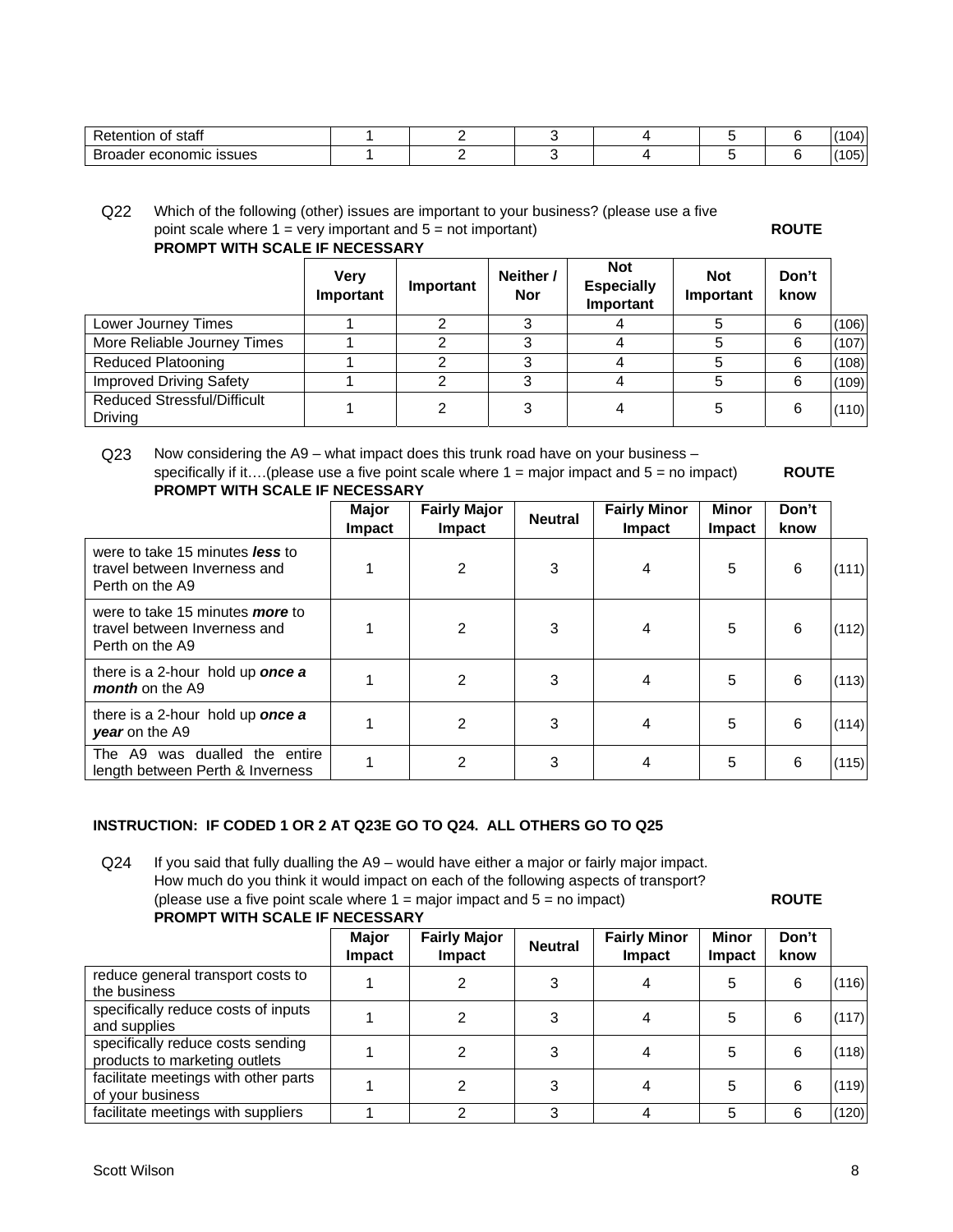| and/or clients                                              |  |  |  |       |
|-------------------------------------------------------------|--|--|--|-------|
| facilitate access to regional airports                      |  |  |  | 121)  |
| facilitate access to railway stations                       |  |  |  | 122)  |
| facilitates access by<br>visitors/tourists to your location |  |  |  | (123) |

Q25 How much do you agree with the following statements about the current state of the A9 and its impact on your business? (please use a five point scale were 1 = strongly agree and 5 = strongly disagree) **ROUTE** 

|  | PROMPT WITH SCALE IF NECESSARY |
|--|--------------------------------|

|                                                                        | <b>Strongly</b><br>Agree | Agree | Neither /<br><b>Nor</b> | <b>Disagree</b> | <b>Strongly</b><br><b>Disagree</b> | Don't<br>know |       |
|------------------------------------------------------------------------|--------------------------|-------|-------------------------|-----------------|------------------------------------|---------------|-------|
| It is producing a negative perception on<br>the H&I area               |                          | 2     | 3                       | 4               | 5                                  | 6             | (124) |
| It is constraining general economic<br>development                     |                          | 2     |                         |                 | 5                                  | 6             | (125) |
| It is producing a negative impact on<br>business travel                |                          | 2     | 3                       | 4               | 5                                  | 6             | (126) |
| It is producing inefficiencies in<br>movement of own supplies/products |                          | 2     | 3                       | 4               | 5                                  | 6             | (127) |
| It is discouraging new businesses to<br>locate in the H&I area         |                          | 2     | 3                       | 4               | 5                                  | 6             | (128) |

Q26 What improvements to the A9 Perth – Inverness are needed to raise the road to required standard? (please use a five point scale where  $1 =$  strongly required and  $5 =$ 

not required at all) **ROUTE** 

### **PROMPT WITH SCALE IF NECESSARY**

|                                                                                            | <b>Strongly</b><br><b>Required</b> |   |   |   | <b>Not</b><br><b>Required</b><br>at All | Don't<br>know |       |
|--------------------------------------------------------------------------------------------|------------------------------------|---|---|---|-----------------------------------------|---------------|-------|
| More 2+1 and other similar level<br>of upgrade                                             |                                    |   | 3 |   | 5                                       | 6             | (129) |
| More 2+1 and other similar level<br>of upgrade - but full dual<br>carriageway in long term |                                    | 2 | 3 | 4 | 5                                       | 6             | (130) |
| Strategic dualling along the route<br>length                                               |                                    | 2 | 3 | 4 | 5                                       | 6             | (131) |
| Dual carriageway for full length                                                           |                                    | ⌒ | 3 | 4 | 5                                       | 6             | (132) |

Q27 The impacts of new A9 Improvements on your Business: (where high positive change = 1 & negative change = 5 **ROUTE** 

### **PROMPT WITH SCALE IF NECESSARY**

|                                                                                | <b>Highly</b><br><b>Positive</b><br>change | <b>Positive</b><br>change | <b>Neutral</b> | <b>Negative</b><br>change | <b>Highly</b><br><b>Negative</b><br>change | Don't<br>know |       |
|--------------------------------------------------------------------------------|--------------------------------------------|---------------------------|----------------|---------------------------|--------------------------------------------|---------------|-------|
| How will Upgrading the A9 change<br>the travel efficiency of your<br>business? |                                            | $\mathfrak{D}$            | 3              | 4                         | 5                                          | 6             | (133) |
| How will Upgrading the A9 change<br>your business growth performance?          |                                            | っ                         | 3              | 4                         | 5                                          | 6             | (134) |
| How will Upgrading the A9 change<br>your employee numbers?                     |                                            | 2                         | 3              | 4                         | 5                                          | 6             | (135) |